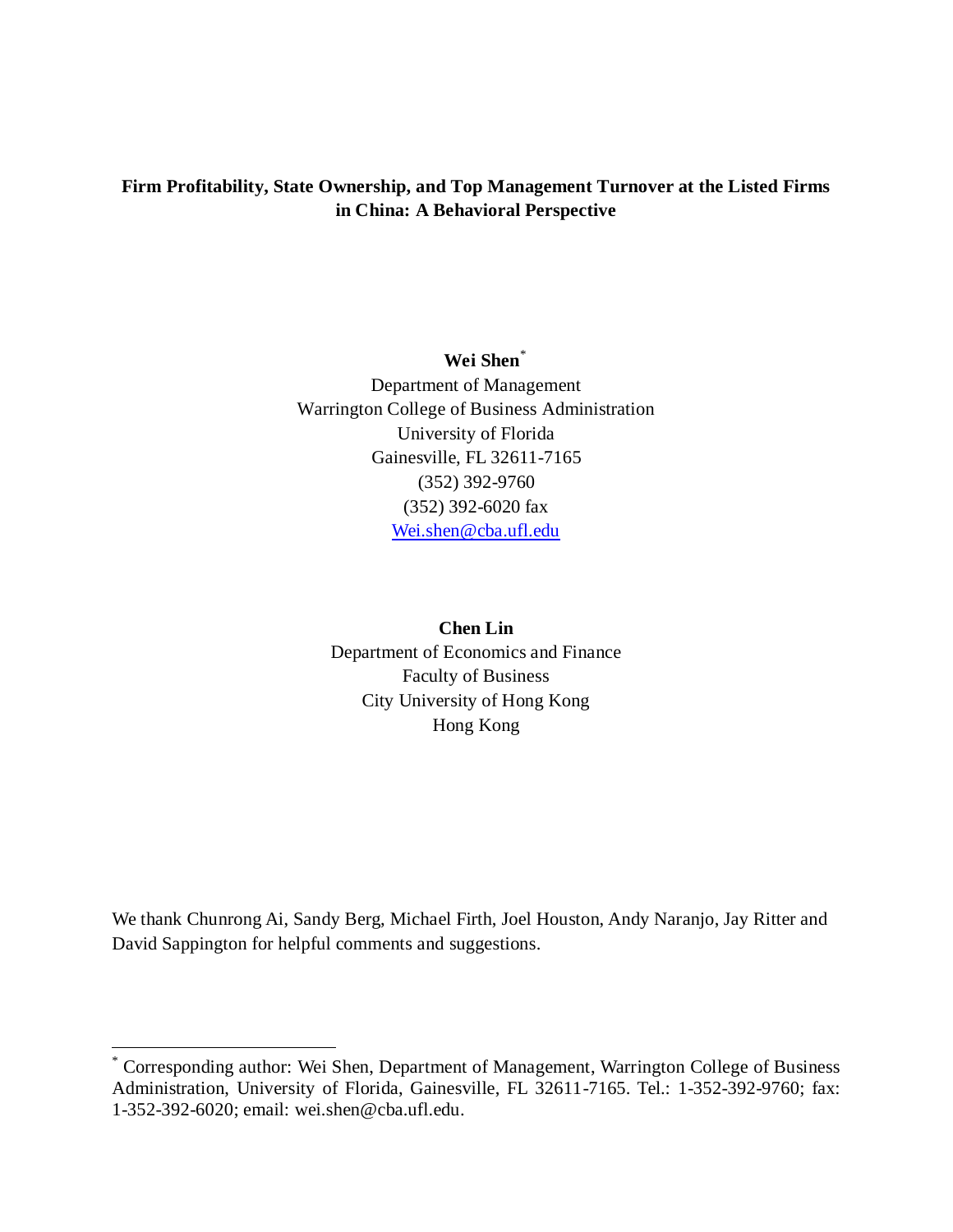# **Firm Profitability, State Ownership, and Top Management Turnover at the Listed Firms in China: A Behavioral Perspective**

#### **ABSTRACT**

#### **Manuscript Type:** Empirical

**Research Question/Issue:** We attempt to clarify the relationships between firm profitability, state ownership, and top management turnover at partially privatized firms by taking the behavioral theory of organizational search, which proposes that firms focus on target in performance evaluation.

**Research Findings/Insights:** Using data from a large sample of the listed firms in China from 1999 to 2002, we find that firm profitability and state ownership are negatively related to top management turnover only when firm profitability is below target (measured by industry median). We also find that top management turnover has a positive impact on subsequent firm profitability when it occurs under performance below target, but has a negative impact when it occurs under performance above target. Lastly, we find that top management turnover under performance below target has a positive impact on subsequent firm profitability when the state is not the largest shareholder, but has no impact when the state is the largest shareholder.

**Theoretical/Academic Implications:** Our study provides strong support for the argument that state ownership weakens corporate governance quality in partial privatization. It also demonstrates the contribution of the behavioral theory of organizational search to the study of top management turnover in emerging economies where it is difficult to identify forced turnover.

**Practitioner/Policy Implications:** To further improve the economic performance of partially privatized firms, states should continue to dilute their ownership. In addition, firms should carefully manage top management turnover when performance is above target.

**Keywords:** Corporate Governance, Top Management Turnover, Privatization, Agency Theory, Organizational Search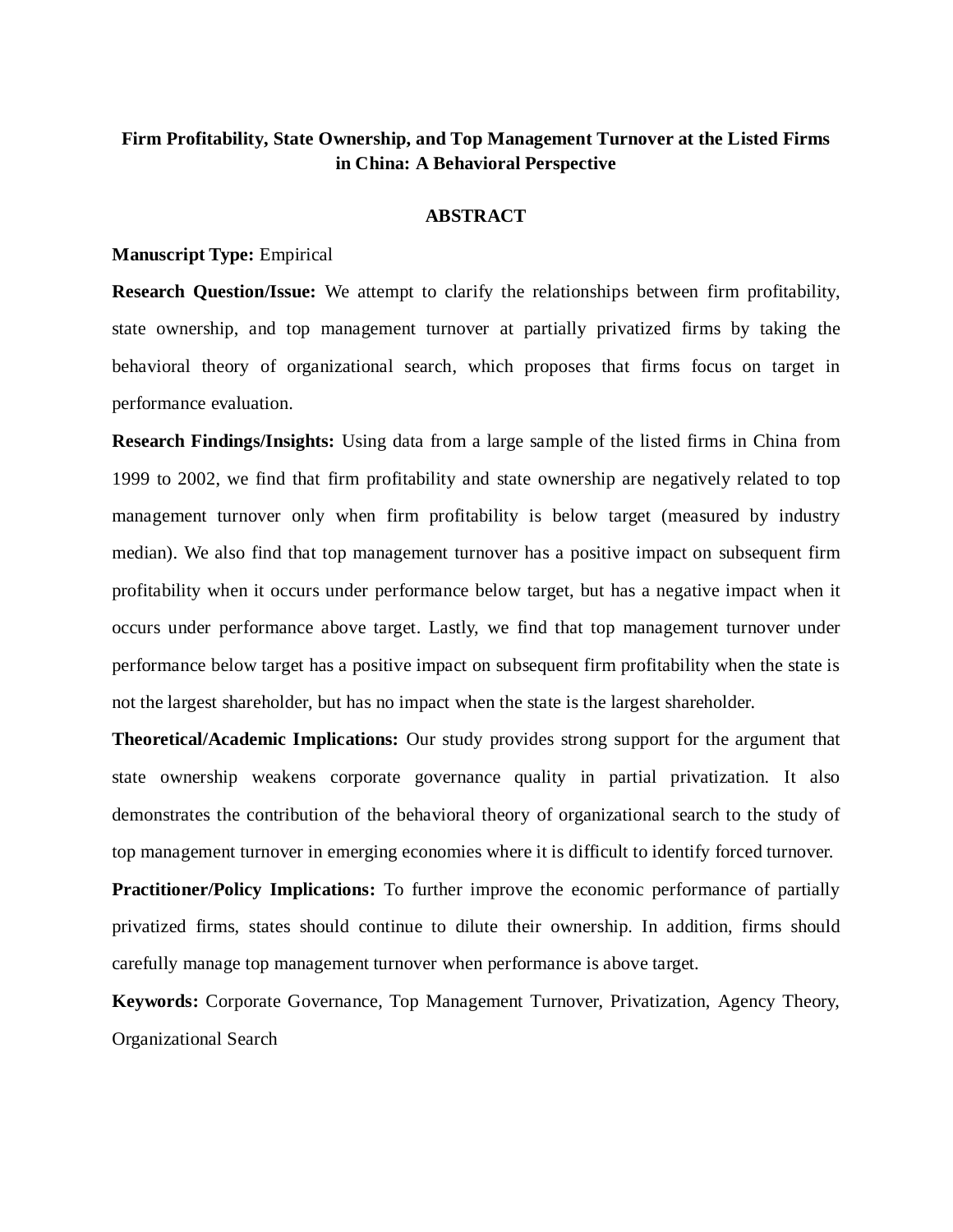#### **INTRODUCTION**

Many countries, especially the emerging economies in Asia, Eastern Europe, and South America, have started to privatize state-owned enterprises (SOEs) since the 1980s. Empirical research consistently shows that privatization, including partial privatization, has a positive impact on firm profitability (Megginson and Netter, 2001). Recent studies also find that state ownership has a negative impact on firm performance at partially privatized firms in China and India (Sun and Tong, 2003; Gupta, 2005; Liu and Sun, 2005; Wei et al, 2005). One explanation for these findings is that privatization improves corporate governance quality in that private owners make managers more accountable for firm profitability than government bureaucrats (Shleifer and Vishny, 1997).

In contrast to the numerous studies of the performance impact of privatization, little research directly investigates whether state ownership actually weakens the relationship between firm profitability and the turnover of top managers (namely, CEOs and/or board chairs) in emerging economies. Only recently have some researchers examined this issue using data from the listed firms in China (Firth et al, 2006; Kato and Long, 2006a, 2006b). Because of the difficulty in identifying forced turnover attributable to corporate governance in emerging economies (Gibson, 2003), these authors generally include all top management turnover in the analysis. Overall, they find that firm profitability is negatively related to top management turnover, suggesting that top managers are held accountable for firm profitability. However, there is no convincing evidence that state ownership weakens the negative relationship between firm profitability and top management turnover. This finding raises the question of whether state ownership in China truly weakens corporate governance quality by making managers less accountable for firm profitability. Further, there is no strong evidence that top management turnover has a positive impact on subsequent firm profitability, raising question about the effectiveness of corporate governance at the listed firms in China.

Our study attempts to clarify the relationships between firm profitability, state ownership, and top management turnover by taking the behavioral theory of organizational search developed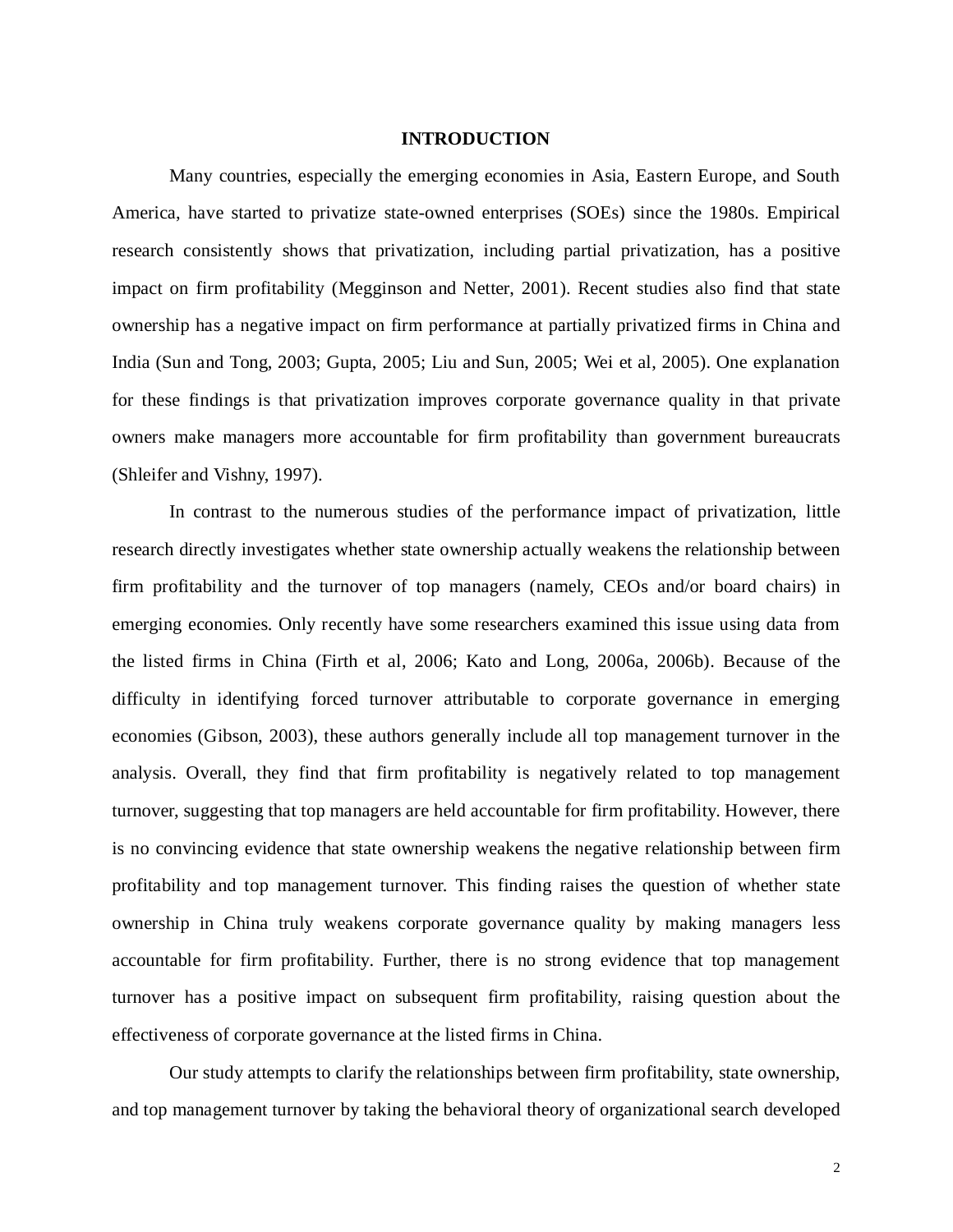by March and colleagues (March and Simon, 1958; Cyert and March, 1963). The behavioral theory of organizational search proposes that firms focus on target in performance evaluation. When performance meets target, firms regard it as satisfactory. In this situation, firms tend to maintain current routines and have limited motivation to search for alternatives. When performance misses target, firms regard it as unsatisfactory. In this situation, firms actively search for alternatives to enhance their prospect of returning performance above target. This behavioral theory of organizational search has received empirical support from research on organizational change (Greve, 1998), strategic alliances (Baum et al., 2005), and R&D intensity (Greve, 2003a; Chen and Miller, 2007).

Applying the behavioral theory of organizational search to corporate governance, we propose that owners of firms seek to discipline top managers only when performance drops below target. When performance is above target, top management turnover should not be considered as outcome of corporate governance because owners of firms are satisfied with performance and thus have no incentive to replace top managers. This proposition suggests that to understand the relationships between firm profitability, state ownership, and top management turnover following partial privatization, it is important to separate top management turnovers occurred at firms where profitability is below target from those occurred at firms where profitability is above target.

We test the above proposition using data from the listed firms in China from 1999 to 2002. We measure firm profitability with both returns on assets (ROA) and earnings per share (EPS). Following recent research on the behavioral theory of organizational search (Greve, 2003b; Baum et al., 2005; Chen and Miller, 2007), we use industry median profitability as the proxy of performance target. We find that firm profitability and state ownership are negatively related to top management turnover when firm profitability is below industry median, but not when profitability is above industry median. We also find that top management turnover under unsatisfactory performance (i.e., below industry median) has a positive impact on subsequent firm profitability only when the state is not the largest shareholder of the firm. Lastly, we find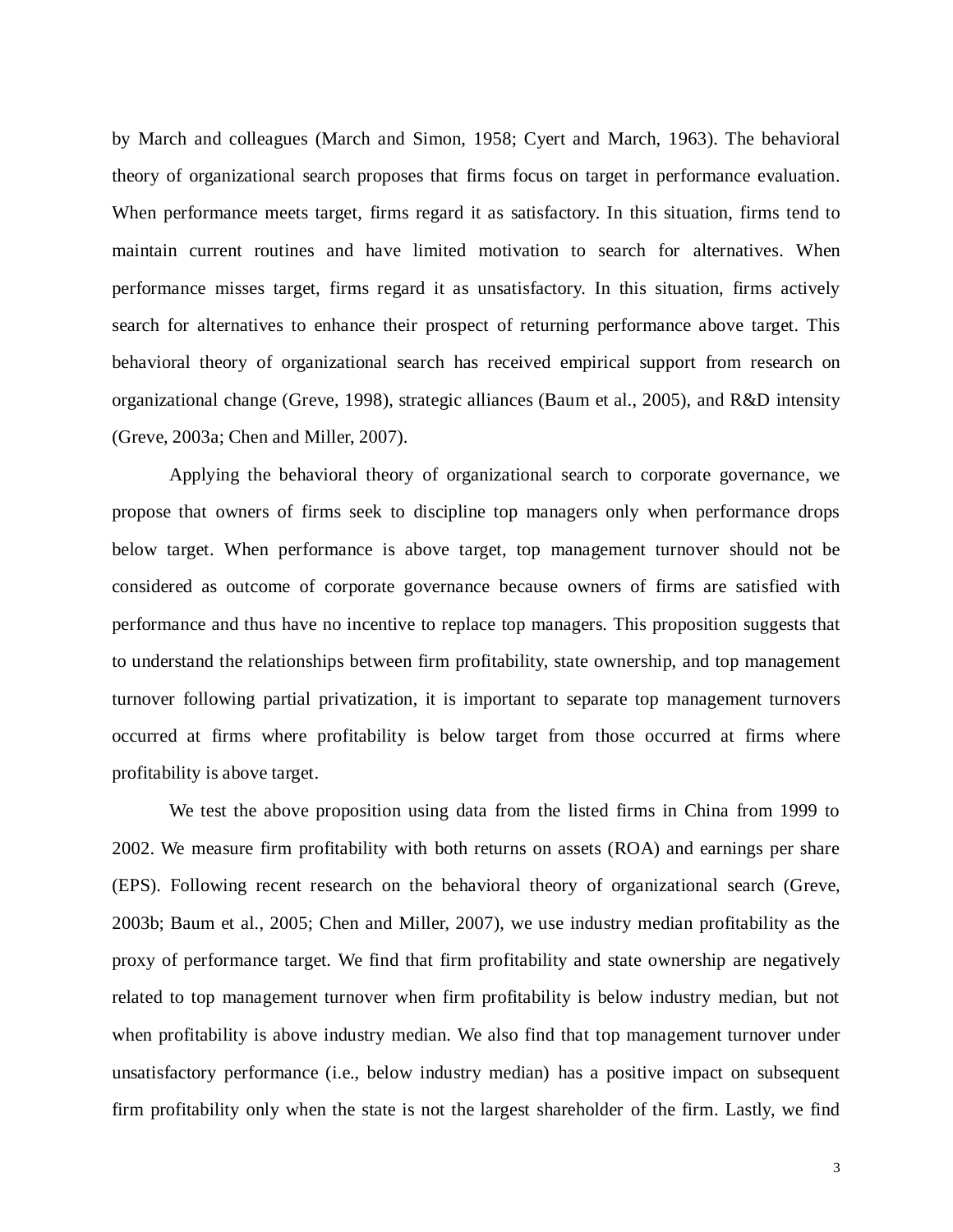that top management turnover under satisfactory performance (i.e., above industry median) has a negative impact on subsequent firm profitability.

Our study contributes to the literature on corporate governance in emerging economies in two important ways. First, it clarifies the role of state ownership in the relationship between firm profitability and top management turnover, and provides convincing evidence that state ownership weakens corporate governance quality by making top managers less accountable for firm profitability at the listed firms in China. Second, it demonstrates that the behavioral theory of organizational search can be very useful to the study of top management turnover in emerging economies, where it is often difficult to identify the true reasons behind top management turnover because of the lack of relevant information. Our study also contributes to research on the behavioral theory of organizational search by extending it to the study of corporate governance and top management turnover.

#### **THEORY AND HYPOTHESES**

#### **Privatization, Corporate Governance and Top Management Turnover**

Empirical studies of privatization consistently show that state ownership is associated with lower firm financial performance than is private ownership in both developed and emerging economies (Megginson and Netter, 2001). Recent studies about partial privatization in China and India also show that state ownership has a negative impact on financial performance at partially privatized firms (Sun and Tong, 2003; Gupta, 2005; Liu and Sun, 2005; Wei et al, 2005). One explanation for these findings focuses on the difference in corporate governance between representatives of state ownership (i.e., government bureaucrats) and private owners (Shleifer and Vishny, 1997). Although private owners pursue profit maximization, the main goal for government bureaucrats is to achieve their social and political objectives that are often different from profit maximization. Even if some government bureaucrats are interested in profit maximization, they tend to have weak incentive to invest the time and effort required to monitor managerial performance. The reason is that the cost involved is much higher than the political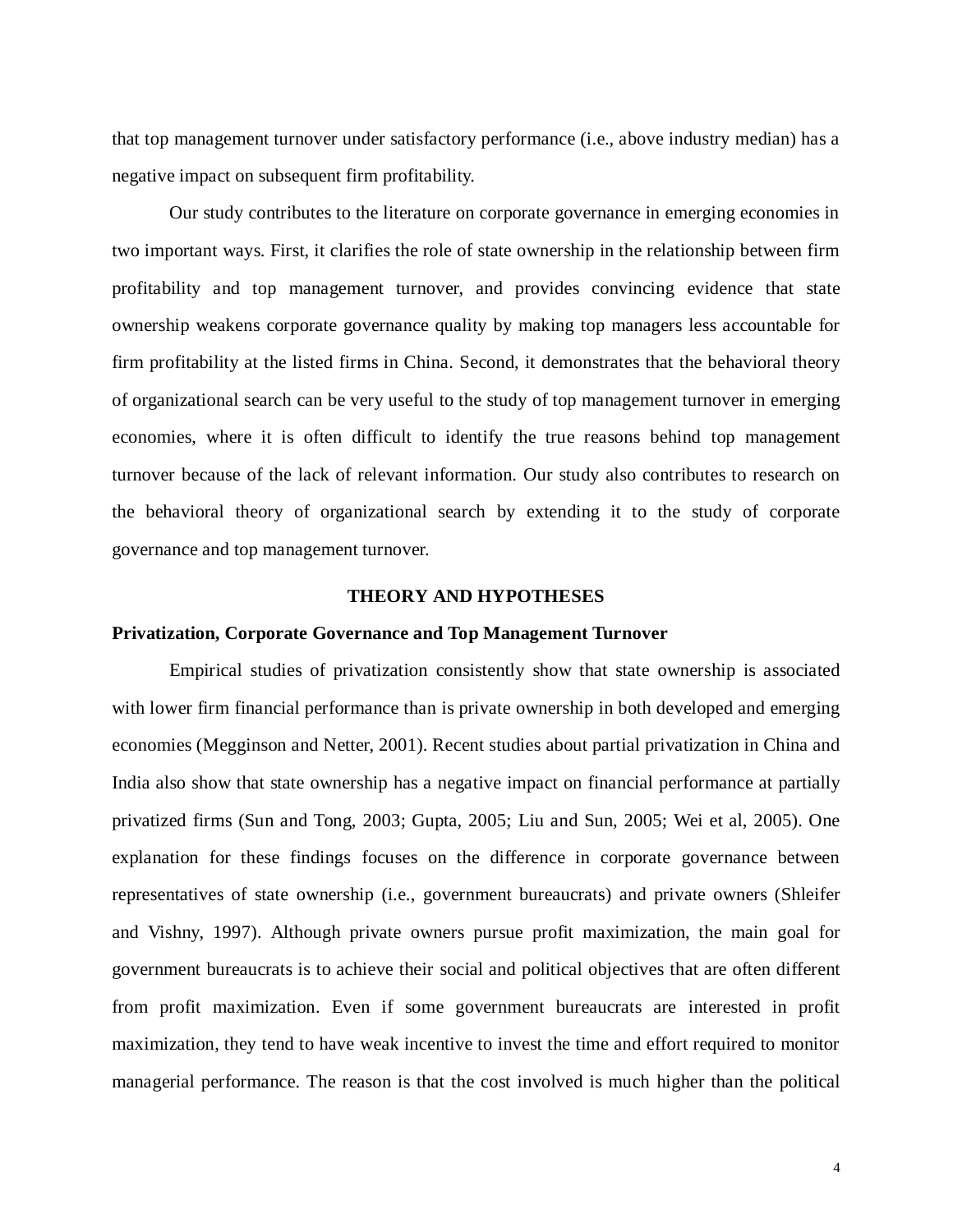payoff of modestly improving firm profitability. Thus, according to this perspective, the positive impact of privatization on firm profitability results from improvement in corporate governance quality, which refers to the degree to which managers are held accountable for firm profitability (Shleifer and Vishny, 1997). Private owners introduced by privatization make managers more accountable for firm profitability than do government bureaucrats.

One way to assess corporate governance quality *directly* is to examine the relationship between firm profitability and top management turnover. Because a main purpose of corporate governance is to ensure that shareholder interests are protected and low performing managers are terminated, an important function of corporate governance is to identify and terminate low quality managers (Weisbach, 1988; Gibson, 2003). Because firm performance is often considered as an indicator of the quality of top managers, prior research consistently finds that firm performance is negatively related to top management turnover (Finkelstein et al., 2009). Moreover, because good corporate governance also means replacing low quality managers with high quality successors, top management turnover due to corporate governance is expected, and has been found, to have a positive impact on subsequent firm performance (Denis and Denis, 1995; Huson et al., 2004).

If the positive impact of privatization on firm profitability results from improvement in corporate governance quality, we should expect firm profitability to be negatively related to top management turnover after privatization, which in turn has a positive impact on subsequent firm profitability. Moreover, if privatization is partial and the state still pressure managers to pursue goals other than profit maximization, we should observe that state ownership weakens the relationship between firm profitability and top management turnover.

In contrast to the numerous studies of the performance impact of privatization, little research directly investigates whether top managers are held accountable for firm profitability after privatization, and whether state ownership in partial privatization weakens the relationship between firm profitability and top management turnover. Only recently have some researchers examined these issues using data from the listed firms in China (e.g., Firth et al, 2006; Kato and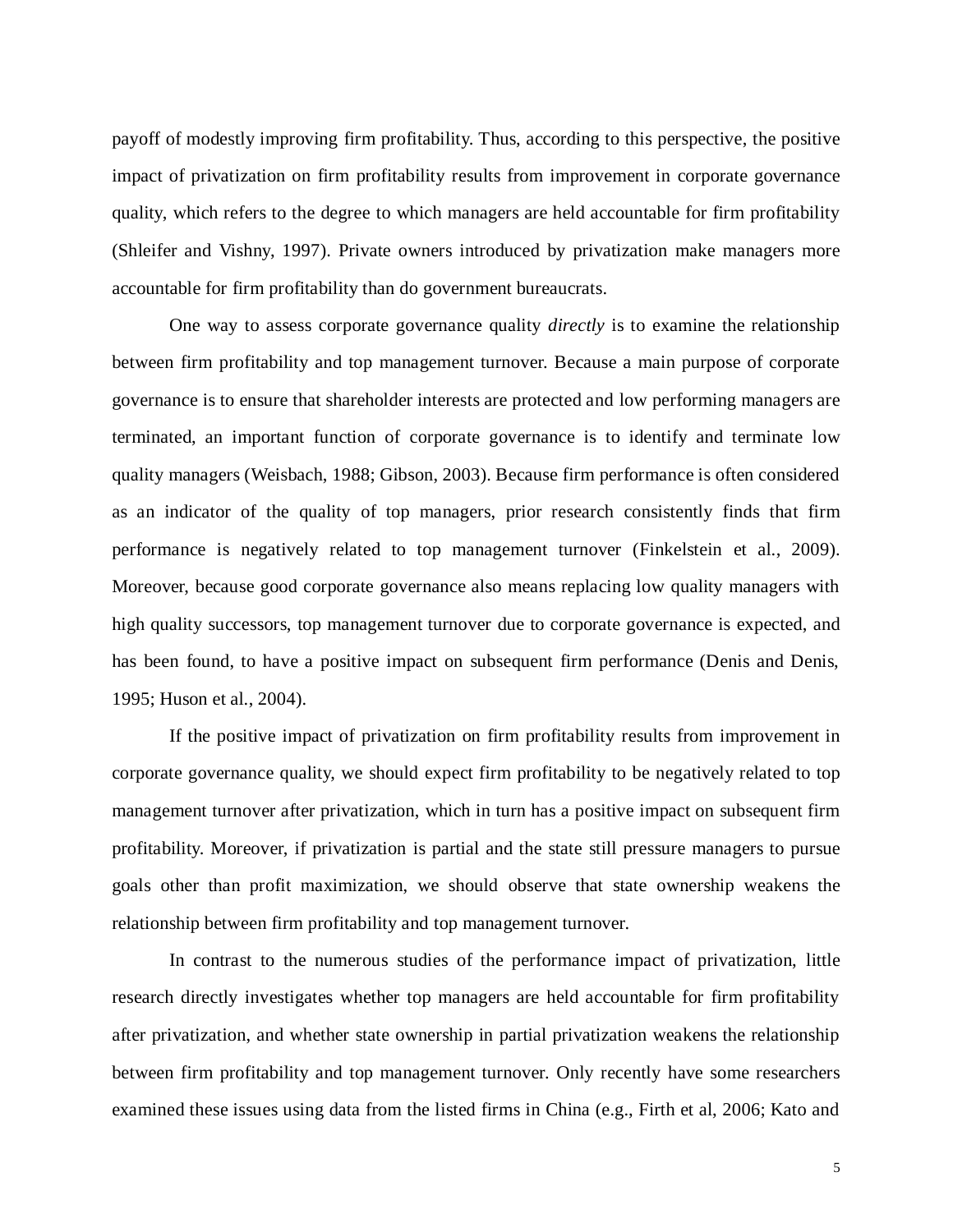Long, 2006a, 2006b).

#### **Partial Privatization and Top Management Turnover in China**

Since the initiation of SOE reform in 1979, China has engaged in the transition to a market-oriented economy, with the intent to increase enterprise autonomy and efficiency. In 1990 China first listed 10 former SOEs through share-issue privatization (SIP). By the end of 2002, the number of listed firms in China's Shanghai Stock Exchange (SHSE) and Shenzhen Stock Exchange (SZSE) skyrocketed to 1224, with a total market capitalization of RMB 3.86 trillion (about US \$470 billion), equivalent to nearly 37% of China's GDP (Zhang, 2004). Most of the listed firms are partially privatized former SOEs. The state, represented by central and regional government agencies, retains about one third of all the shares issued and is the largest shareholder in more than 40% of the listed firms (Zhang, 2004). Overall, SIP in China improves SOEs' earnings ability, real sales, and worker productivity (Sun and Tong, 2003). There is also evidence that state ownership at the listed firms have a negative impact on firm performance (Sun and Tong, 2003; Liu and Sun, 2005; Wei et al., 2005). These findings are consistent with studies on the performance impact of privatization in other countries (Megginson and Netter, 2001; Gupta, 2005).

Recent studies also find that firm profitability is negatively related to top management turnover at the listed firms in China (Firth et al., 2006; Kato and Long, 2006a). However, there is no convincing evidence that state ownership weakens this relationship. Although Kato and Long (2006a) report that the negative relationship between firm profitability and top management turnover is weaker for firms still controlled by the state, Firth et al. (2006) find that state ownership and its interaction with firm profitability are not significantly related to top management turnover. Nor is there strong evidence that top management turnover has a positive impact on subsequent firm profitability. Kato and Long (2006b) find only weak evidence that top management turnover leads to an increase in firm ROA. Firth et al. (2006) find no evidence that firm profitability improves following top management turnover. These findings raise the question of whether privatization truly improves the quality and effectiveness of corporate governance in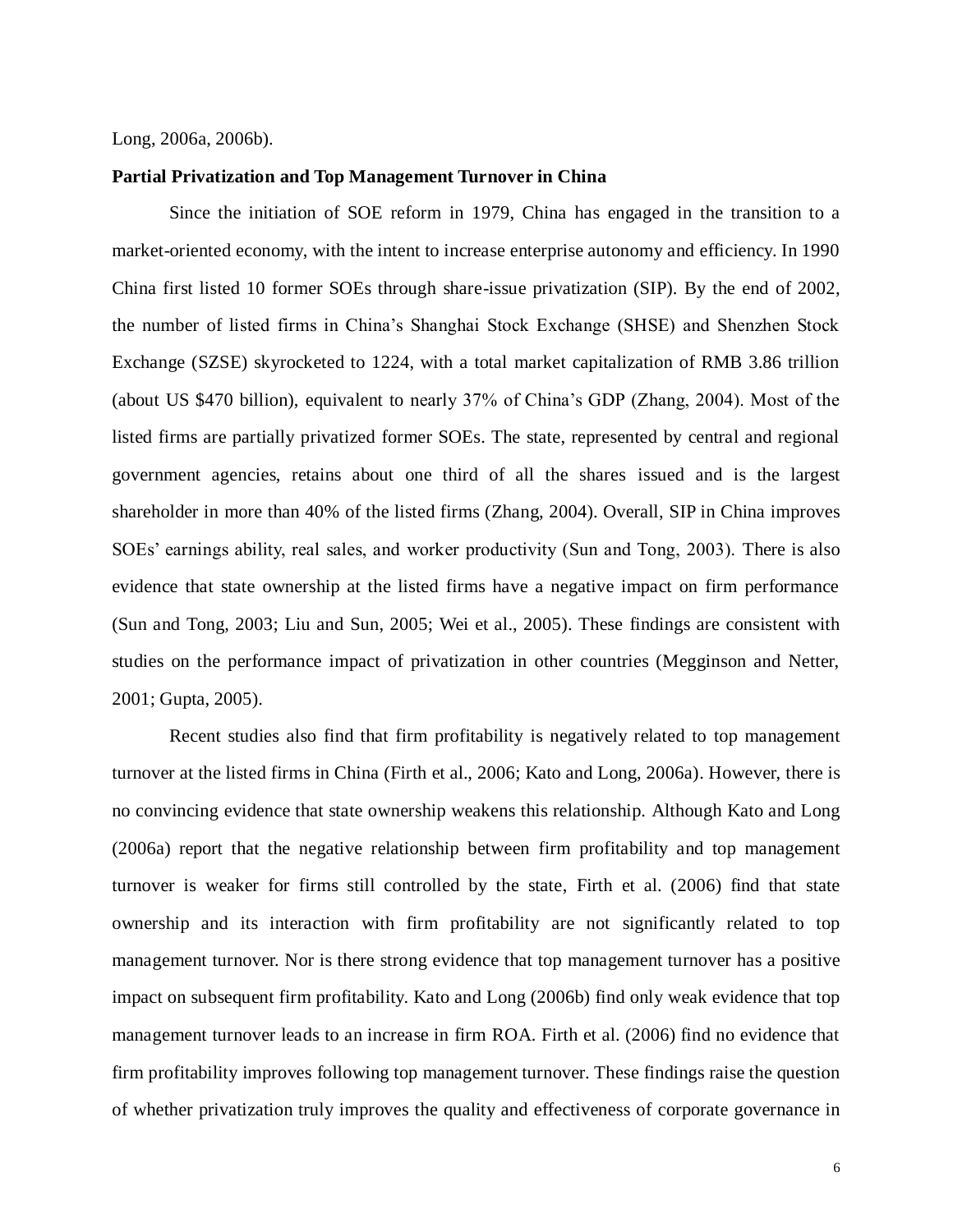the world's largest emerging economy, China.

Two related issues may help explain the lack of strong support for the argument that privatization improves corporate governance quality and effectiveness in China. One is the difficulty to identify top management turnover attributable to corporate governance. Prior research stresses the importance of separating forced turnover from voluntary turnover in studying the relationship between firm profitability and top management turnover because only forced turnover reflects the quality of corporate governance (Huson et al., 2004). However, it is often difficult to identify forced top management turnover in emerging economies because of the lack of information (Gibson, 2003). In China, the task is even more challenging due to several factors. The first is the high rate of top management turnover, which is about 24% for CEOs (Kato and Long, 2006a) and 40% for board chairs (Firth et al., 2006). The second is the relative young age of top managers when they step down, which is about 50 years old for CEOs and 51 years old for board chairs (Firth et al., 2006; Kato and Long, 2006a). Unlike in developed economies such as the U.S. where CEOs normally retire after stepping down<sup>1</sup>, serving as the CEO or board chair of a listed firm is usually not the final stage of one's career in China. Instead, many top managers aspire to obtain a higher position in the government or in the controlling shareholder after stepping down from office (Tenev and Zhang, 2002).

Lastly, there is lack of transparency about the true reasons of top management turnover in China because of a strong culture emphasizing harmony and saving face in interpersonal and social relationships (Firth et al., 2006). In studying CEO turnovers at U.S. companies, researchers can usually rely on the age of the outgoing CEOs and news reports to separate forced turnover from ordinary retirement (Shen and Cannella, 2002; Huson et al., 2004). However, because of the factors pointed out above, it is extremely difficult to identify forced top management turnover in China. Although Firth et al. (2006) take great effort trying to separate forced and normal turnover on the basis of the reasons given by the firms, their results show that firm performance has a negative impact on both forced and normal turnover, suggesting that what they classified as normal turnover is not all "normal"<sup>2</sup>. Because of the difficulty to identify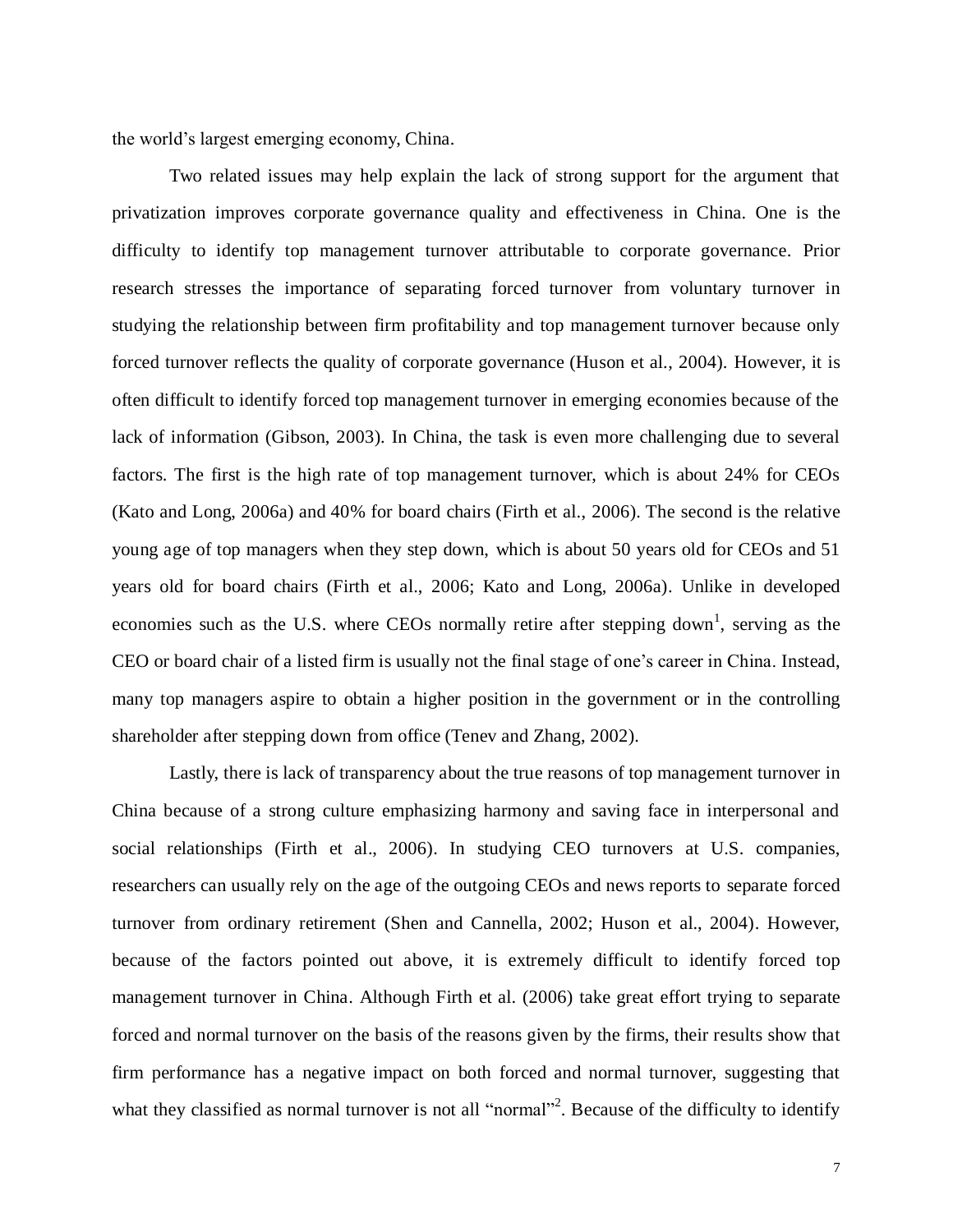forced turnover, Firth et al. (2006) and Kato and Long (2006a, 2006b) include all turnover in their analysis of the relationships between firm profitability, state ownership, and top management turnover.

The other issue directs at the assessment of firm performance. Conceptually, it is poor firm performance that triggers forced top management turnover attributable to corporate governance (Weisbach, 1988). Empirically, prior research focuses on the main effect of firm profitability on top management turnover and the moderating effects of corporate governance mechanisms such as ownership structure and the board of directors on the sensitivity of top management turnover to firm profitability (Finkelstein et al., 2009). The underlying assumption is that firm profitability has a constant negative impact on top management turnover when corporate governance is effective. In other words, because the goal of the firm is to *maximize* profits, top managers at firms with lower profitability always face a higher risk of forced turnover than top managers at firms with higher profitability.

When forced top management turnover can be successfully identified, this approach has shown to work well. However, when forced top management turnover cannot be clearly identified and when the rate of top management turnover is high, as in the context of China, this approach may not be adequate in assessing the quality of corporate governance. The reason is that the large number of top management turnover unrelated to corporate governance significantly limit researchers' ability to detect the impact of forced top management turnover on subsequent firm performance as well as how state ownership affects the relationship between firm performance and forced top management turnover.

#### **A Behavioral Perspective of Top Management Turnover**

We believe that the behavioral theory of organizational search can help solve the above issues and clarify the relationships between firm profitability, state ownership, and top management turnover. Unlike classic economic theories that assume the goal of the firm is to maximize profits, the behavioral theory of organizational search proposes that firms use *satisficing* as a rule in decision making (March and Simon, 1958; Cyert and March, 1963).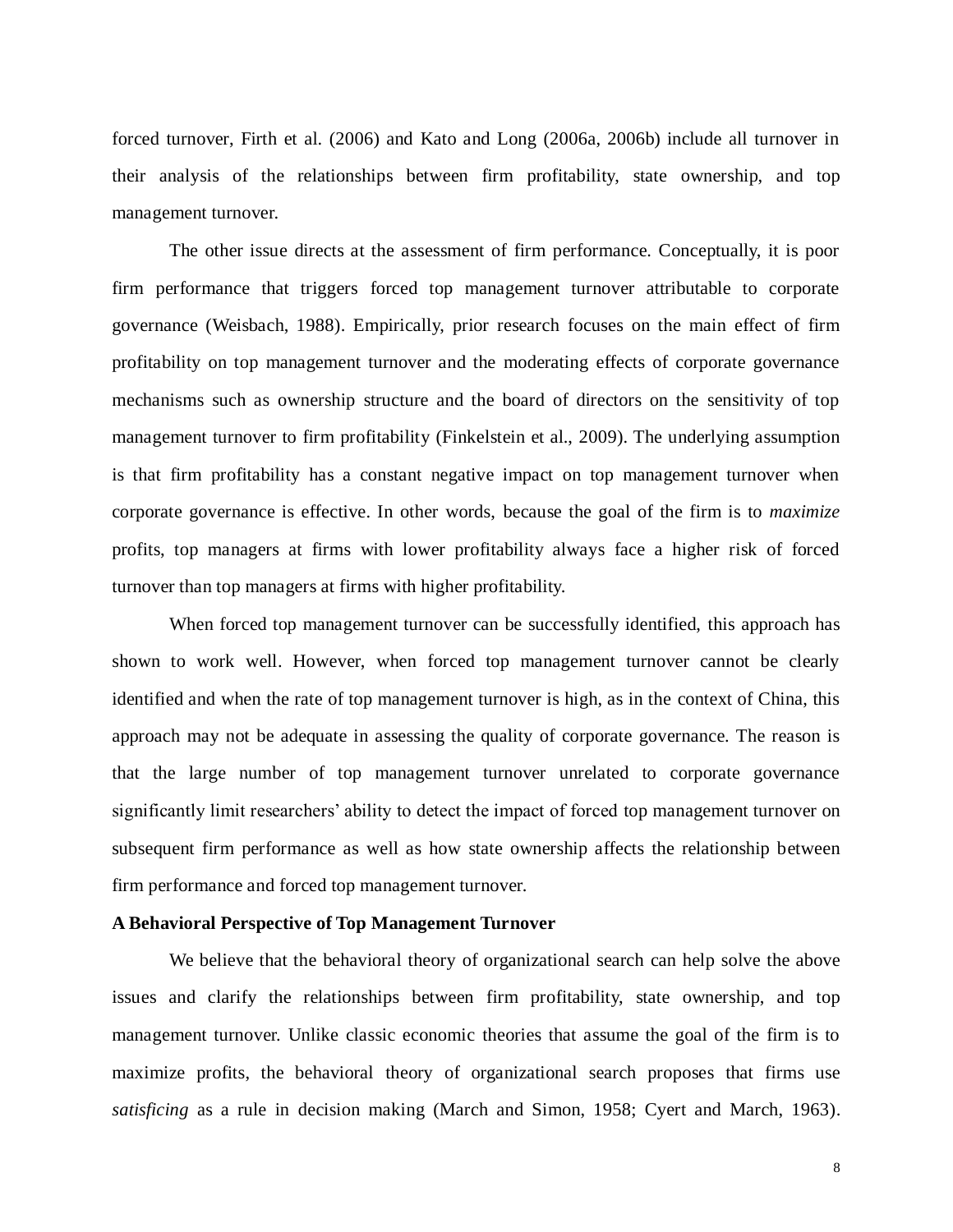According to this theory, because organizational search consumes resources and involves risk, its intensity changes in response to the feedback from a comparison between performance and target. When performance meets target, firms consider it satisfactory. In this situation, firms tend to maintain current routines and have limited motivation to search for new things. When performance misses target, firms consider it as a failure and start to seek alternatives to enhance their prospect of returning performance to the target level. Empirical studies have provided strong support for the behavioral theory of organizational search, showing that firms tend to make decisions of organizational change (Greve, 1998), strategic alliances (Baum et al., 2005), and R&D intensity (Greve, 2003a; Chen and Miller, 2007) on the basis of performance assessment relative to target.

We propose that the behavioral theory of organizational search can also be applied to the decision of forced top management turnover in corporate governance. Forced top management turnover represents an important organizational change, in which the firm attempts to replace low quality top managers with high quality successors (Huson et al., 2004). Although prior research shows that firm performance has a negative relationship with top management turnover (Finkelstein et al., 2009), the behavioral theory of organizational search suggests that owners of firms are most likely to dismiss their top managers when performance misses target. When performance meets target, owners will consider it satisfactory and are unlikely to dismiss top managers. Top management turnover thus should not be considered as forced or the outcome of corporate governance when it occurs under satisfactory performance. To accurately assess the quality of corporate governance, we propose that it is important to separate top management turnover on the basis of whether firm performance is above or below target.

To apply and test the above behavioral theory-based proposition of top management turnover, the key is to identify performance target. Scholars have proposed two sources of firm performance target. One is the firm's past performance, and the other is the performance of similar others (March & Simon, 1958; Cyert & March, 1963). In their seminal book, March and Simon (1958) propose that organizations, like individuals, adjust their goals to the level of past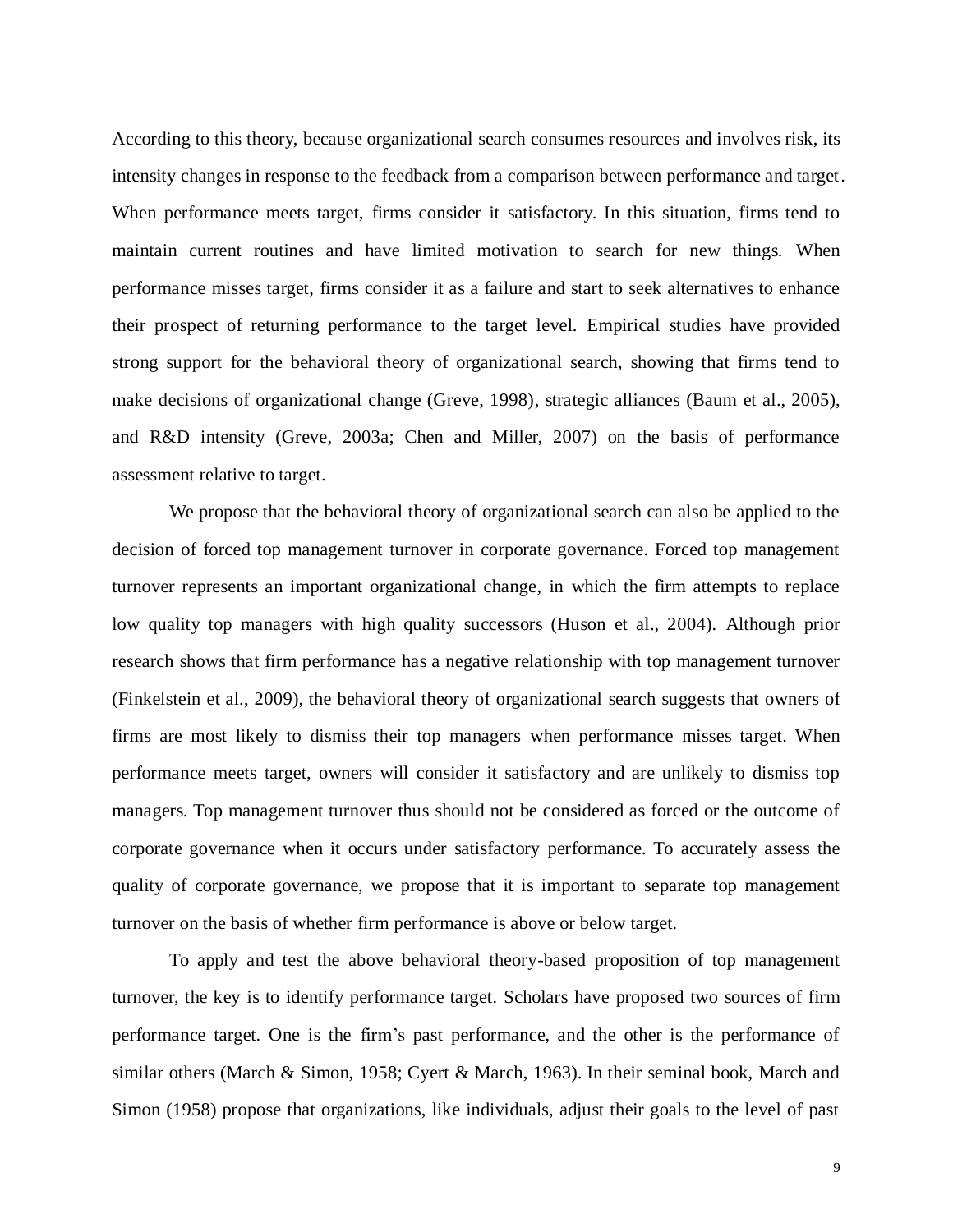achievement. This proposition suggests that past performance serves as a main source of performance target. In addition, drawing from social comparison theory at the individual level (Festinger, 1954), Cyert and March (1963) propose that a firm's performance target is also influenced by the performance of competitors or other comparable organizations. Empirical research following the behavioral theory of organizational search has confirmed that firms in developed economies such as U.S. and Japan tend to use their own past performance and the performance of peer firms to form performance target (e.g., Greve, 1998, 2003a; Baum et al., 2005; Chen and Miller, 2007).

In emerging economies such as China, firms may not rely on past performance to form performance target because of the rapid changes and uncertainties they face. Many emerging economies are in the process of transition into a market economy, which is characterized by constant changes in government regulations and competition (Hoskisson et al., 2000). In such a dynamic and uncertain environment, past performance is hardly a good predictor of future performance. Moreover, what is considered as satisfactory performance in the past may not be an appropriate target in assessing current performance. Because of these concerns, firms operating in a dynamic environment tend to use their peers' performance as the benchmark to assess their own performance (March, 1994). We thus propose that firms in emerging economies use the performance of peer firms as the target to assess the performance of their top managers.

Because some firms aspire to become industry leaders, it would be ideal to survey owners and top managers about which firms they consider as peers. However, due to practical concerns, this information is extremely difficult to obtain. Prior research primarily treats all the other firms in the same industry as peers of the focal firm and use industry mean or median performance measures as proxies of peer performance-based target (Greve, 2003b). We thus decide to use industry median profitability as the performance target to develop testable hypotheses from the behavioral perspective of organizational search.

To better illustrate our proposed relationships between firm profitability, state ownership, and top management turnover, we provide a graphical summary of the main hypotheses in Figure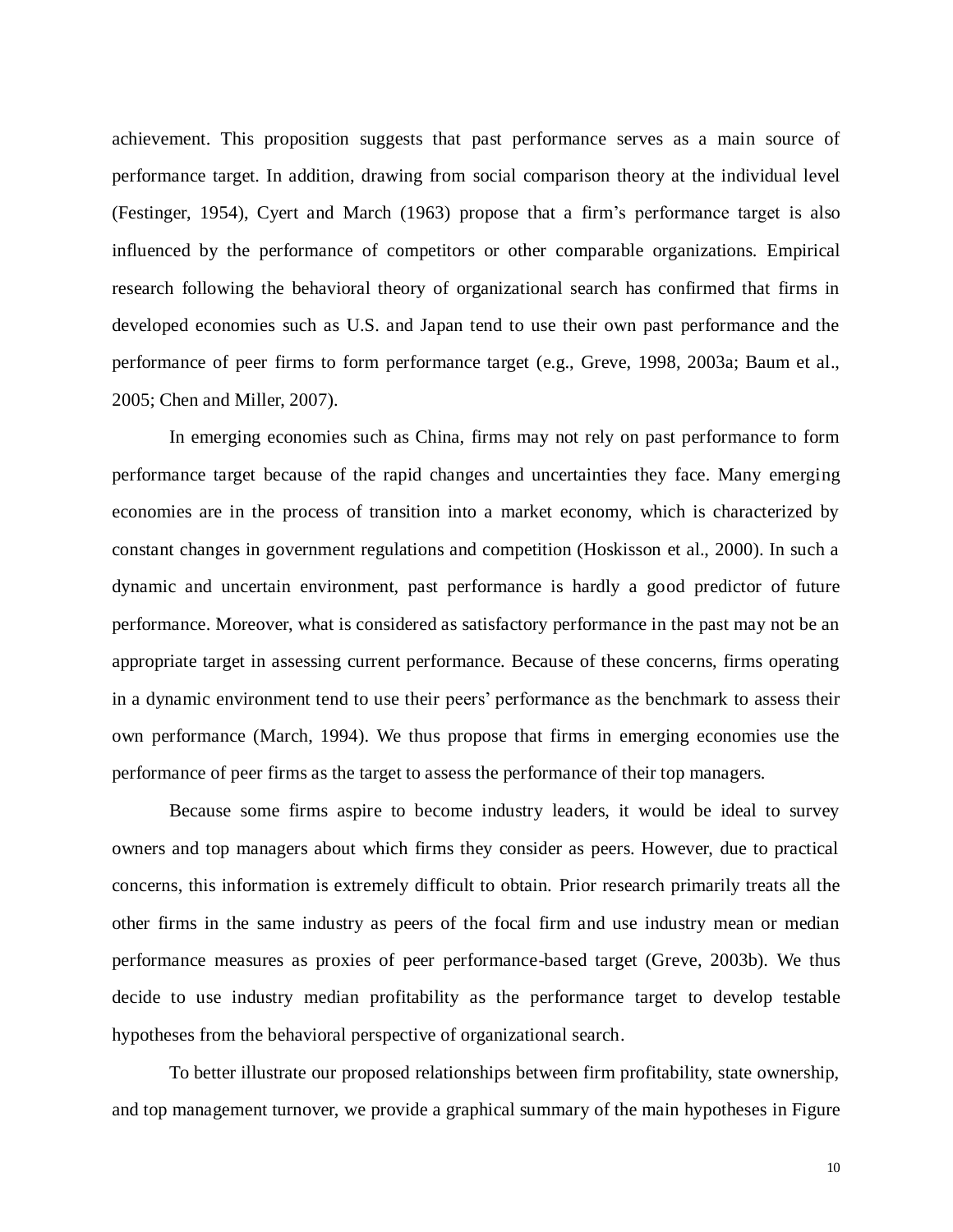1. Figure 1A summarizes the hypothesized relationships when firm profitability is below the industry median, and Figure 1b summarizes the hypothesized relationships when firm profitability is above the industry median.

## **Insert Figure 1 about here** \_\_\_\_\_\_\_\_\_\_\_\_\_\_\_\_\_\_\_\_\_\_\_\_\_\_

\_\_\_\_\_\_\_\_\_\_\_\_\_\_\_\_\_\_\_\_\_\_\_\_\_\_

When performance is below the industry median, owners of the firms will become dissatisfied. The further firm profitability drops below the industry median, the more dissatisfied owners will become and the more likely they will initiate a change in top management. In contrast, when performance is above the industry median, owners of the firms tend to be satisfied. In this situation, they are unlikely to blame and replace top managers. If there is top management turnover under performance above the industry median, it is likely unrelated to performance. Therefore, building on the behavior theory of organizational search, we propose the following hypotheses.

- *Hypothesis 1a: When firm profitability is below the industry median, it is negatively related to top management turnover.*
- *Hypothesis 1b: When firm profitability is above the industry median, it is not related to top management turnover.*

Shleifer and Vishny (1997) suggest that increase in firm profitability following privatization can be attributed to improvement in corporate governance quality provided by private owners. Although the Chinese government intends to establish a modern corporate system, it is unclear whether state ownership in the listed firms functions to hold managers accountable for firm profitability. Unlike the abrupt changes in Russia and Eastern Europe, the economic reform in China has proceeded in a much controlled manner with the intention to maintain social and political stability. In fact, the Chinese government has consistently given social and political stability the highest priority in the course of economic reform. Thus, it will not be surprising if the state continues to pursue social and political objectives at the listed firms.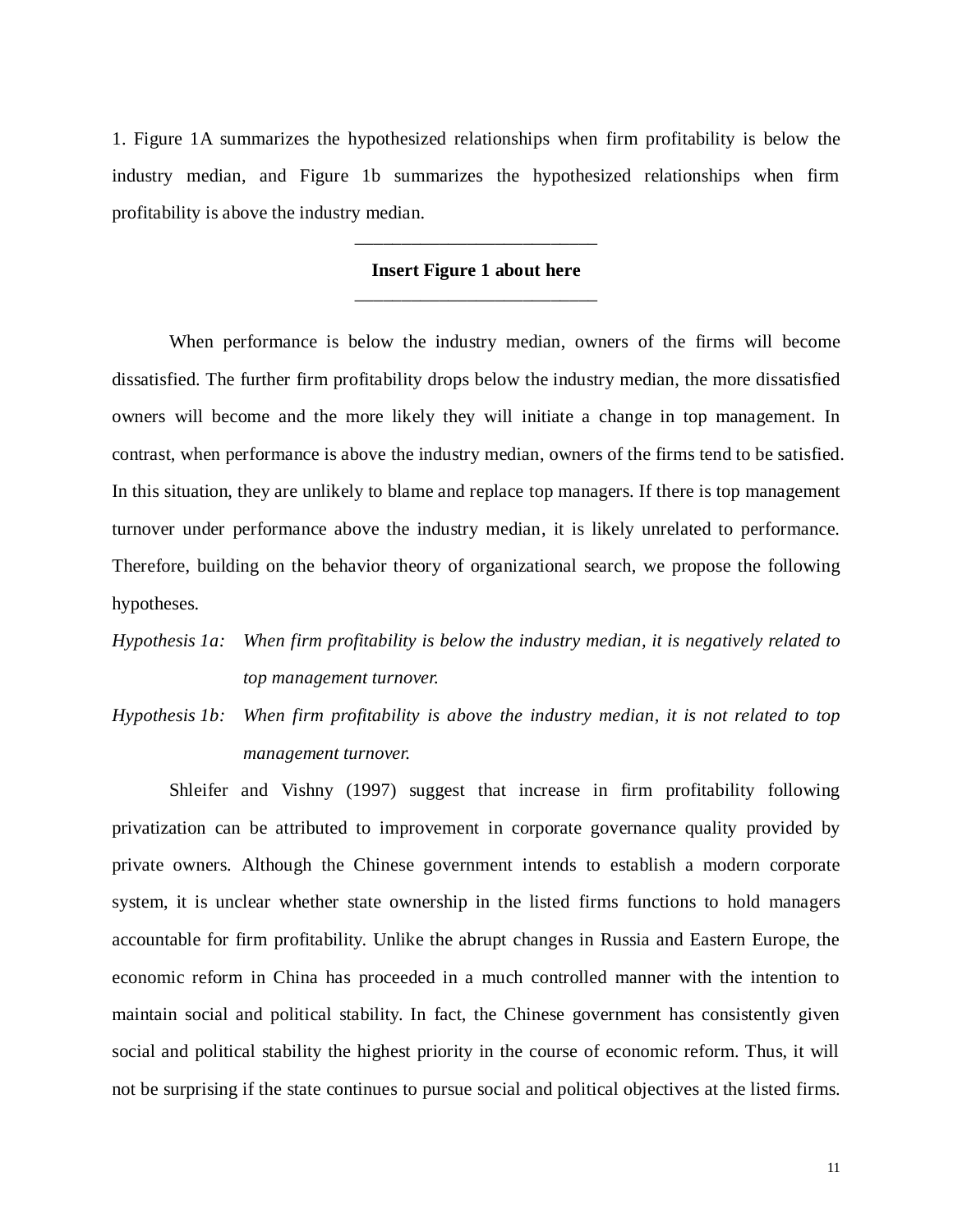Several recent studies (Sun and Tong, 2003; Liu and Sun, 2005; Wei et al., 2005) find that state ownership is negatively related to economic performance at the listed firms in China. Another study (Chen et al., 2008) finds that a change in the largest shareholder at the listed firms in China has a positive effect on firm profitability when control is passed from a state entity to a private entity, but has no effect when control is passed from one state entity to another state entity. These findings suggest that state ownership likely weakens the sensitivity of top management turnover to firm profitability.

However, the empirical evidence about the impact of state ownership on top management turnover is not consistent. Although Kato and Long (2006a) find that the sensitivity of top management turnover to firm performance is weaker for the listed firms controlled by the state, Firth et al. (2006) report that neither state ownership nor its interaction with firm performance is significantly related to top management turnover at the listed firms in China. Our behavioral perspective suggests that state ownership weakens corporate governance quality only when firm profitability is below the industry median. When profitability is below the industry median, private owners will consider replacing top managers. However, because the state has social and political objectives other than profit maximization, it may object the effort by private owners. Thus, we expect state ownership to have a negative impact on top management turnover. In contrast, when firm profitability is above the industry median, because replacing top managers due to poor performance is not an issue, we do not expect state ownership to have a significant impact on top management turnover.

*Hypothesis 2a: When firm profitability is below the industry median, state ownership is negatively related to top management turnover.*

*Hypothesis 2b: When firm profitability is above the industry median, state ownership is not related to top management turnover.*

In addition to studying the sensitivity of top management turnover to firm profitability, another approach in assessing corporate governance quality is to investigate the impact of top management turnover on subsequent firm profitability. Because effective corporate governance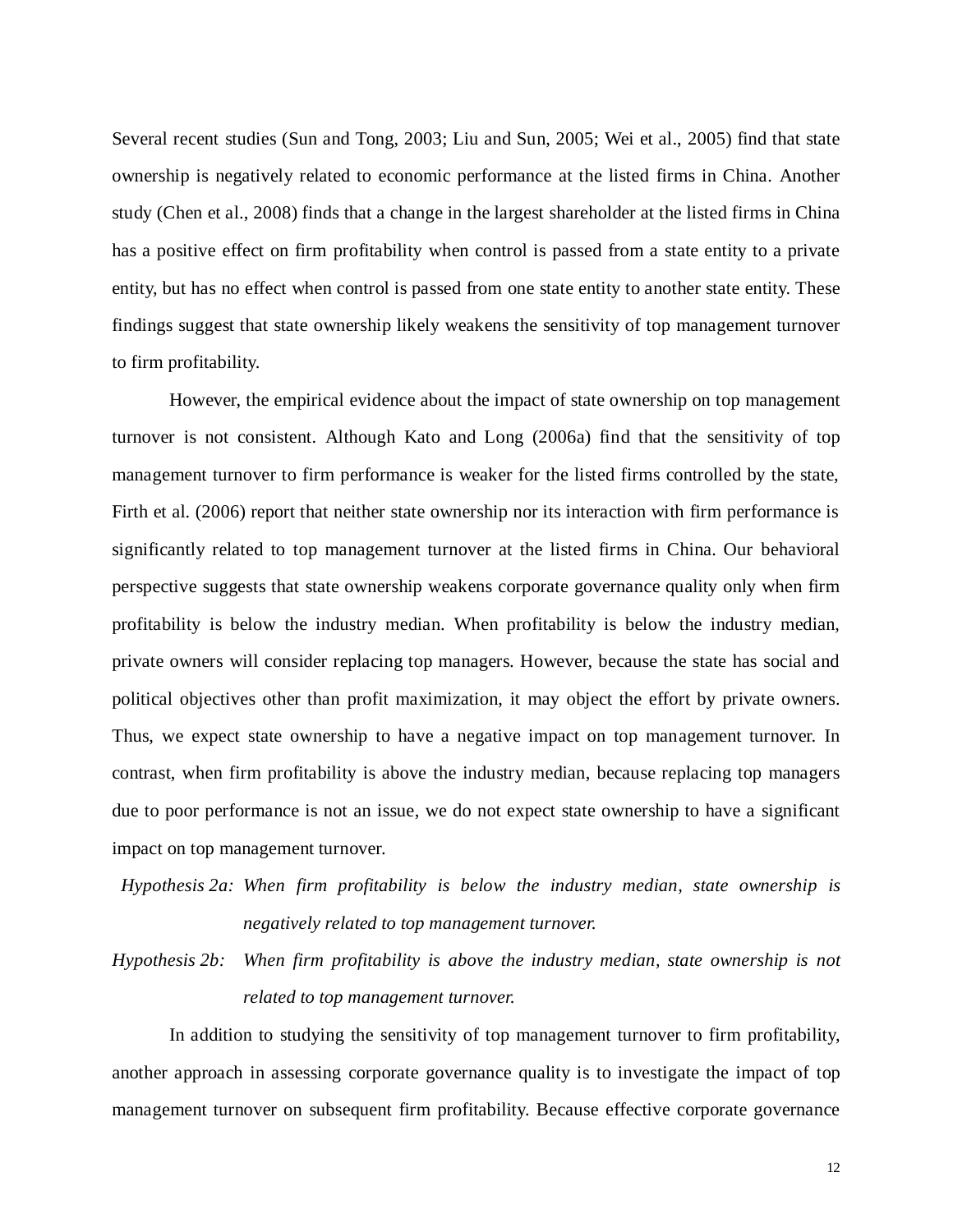means replacing a poor-performing manager with a more competent successor whose expected quality exceeds that of the predecessor (Huson et al., 2004), top management turnover due to poor performance should lead to a better replacement and thus have a positive impact on subsequent performance. However, Firth et al. (2006) and Kato and Long (2006b) do not find convincing evidence that top management turnover leads to an increase in performance at the listed firms in China. Again, given the high rate of top management turnover in China, we believe that it is important to separate turnover on the basis of performance relative to industry median in examining the impact of top management turnover on subsequent firm performance. Only turnover under performance below industry median reflects effort by owners to discipline management and thus has a positive impact on subsequent performance. When top management turnover occurs under performance above industry median, it is unrelated to corporate governance and thus will not have a positive impact on subsequent performance. Instead, if the outgoing top manager leaves the firm for a better position because of his or her competence, the firm may not be able to find an equally competent successor. In this situation, top management turnover can actually have a negative impact on firm profitability.

*Hypothesis 3a: When firm profitability is below the industry median, top management turnover has a positive impact on subsequent firm profitability.* 

*Hypothesis 3b: When firm profitability is above the industry median, top management turnover has a negative impact on subsequent firm profitability.*

Our earlier literature review suggests that the state is not as concerned with firm profitability as private owners in the assessment of managerial performance. Given the high rate of top management turnover at the listed firms in China, it is possible that top management turnover coincides with low profitability at some firms that are controlled by the state. When this happens, it does not mean that these firms replace their top managers because of low profitability or the desire to turn performance around. Instead, it is just a coincidence. In this situation, top management turnover will have no impact on subsequent firm profitability. The positive impact of top management turnover on firm profitability proposed in Hypothesis 3a will likely occur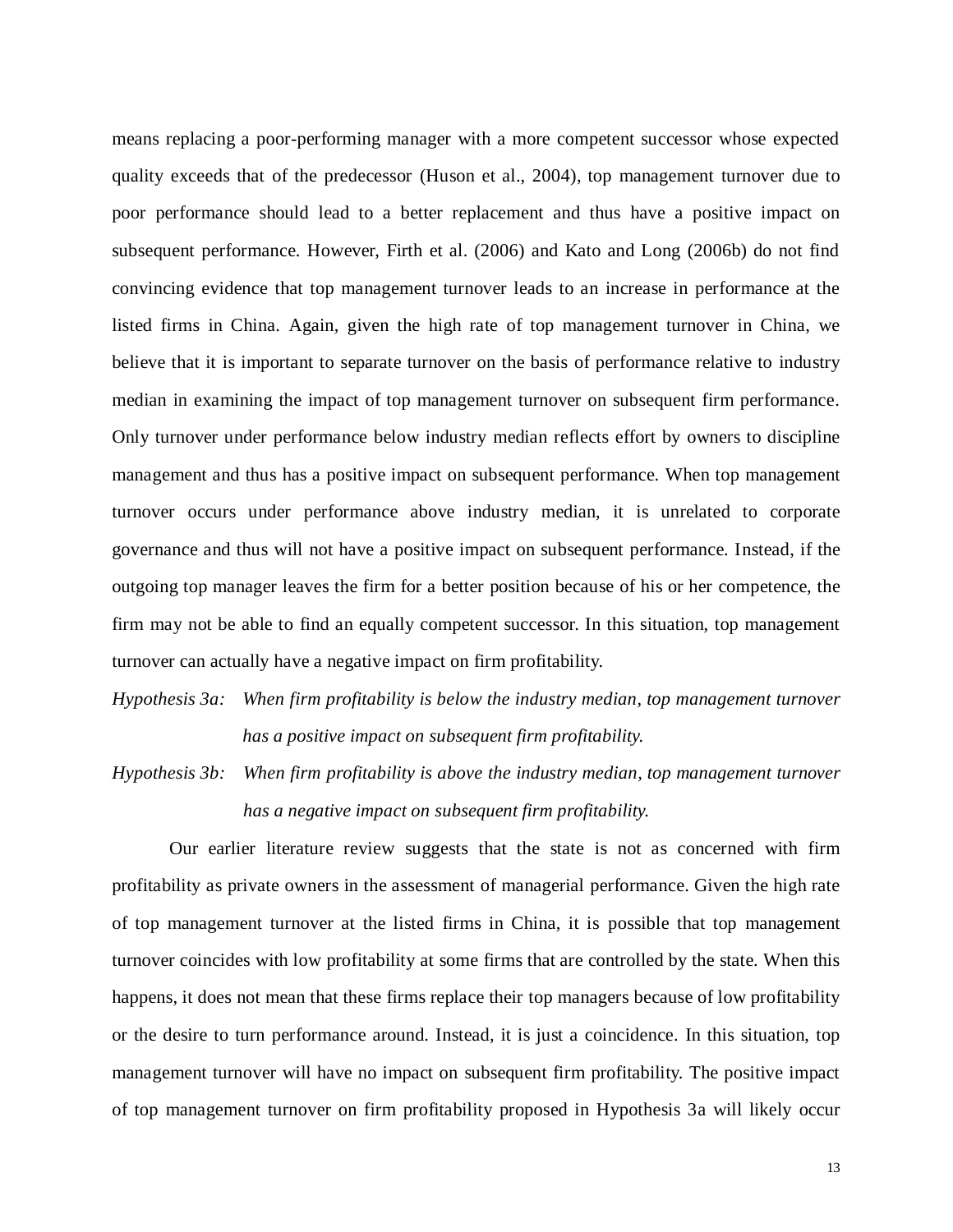only at firms that are not controlled by the state. Because the largest shareholder usually exerts the strongest influence over the appointment of top managers in China (Firth et al., 2006), we propose the following hypotheses to refine the relationship proposed in Hypothesis 3a.

*Hypothesis 4a: When firm profitability is below the industry median, top management turnover has a positive impact on subsequent firm profitability if the state is not the largest shareholder.*

*Hypothesis 4b: When firm profitability is below the industry median, top management turnover has no impact on subsequent firm profitability if the state is the largest shareholder.* 

#### **METHODS**

#### **Sample**

Our sample consists of 1,203 firms listed in China's SHSE and SZSE during 1999 to 2002. Most of the firms are partially privatized former SOEs, and 821 firms were listed prior to 1999. Our dataset is an unbalanced panel that consists of a total of 4,343 firm-year observations. All the data are obtained from the Chinese Stock Market and Accounting Research database (CSMAR), which is compiled using information from the listed firms' annual and semi-annual reports. The CSMAR database is regarded as an authoritative data source of the listed firms in China. The fact that Kato and Long (2006a, 2006b) use the same database makes our results directly comparable with theirs.

#### **Measures**

*Top management turnover.* Prior research on top management turnover primarily focuses on the CEO, who is often considered the top executive of the company, particularly in the U.S. where about 80% of the CEOs also hold the title of board chair (Finkelstein et al., 2009). In China the situation is more complicated. Traditionally, Chinese firms use the titles of General Manager (GM) or President to designate top managers. Only recently some firms start to adopt the title of CEO. For the purpose of simplicity, we treat GMs and Presidents as equivalents of CEOs. However, individuals holding these titles are not necessarily top managers at the listed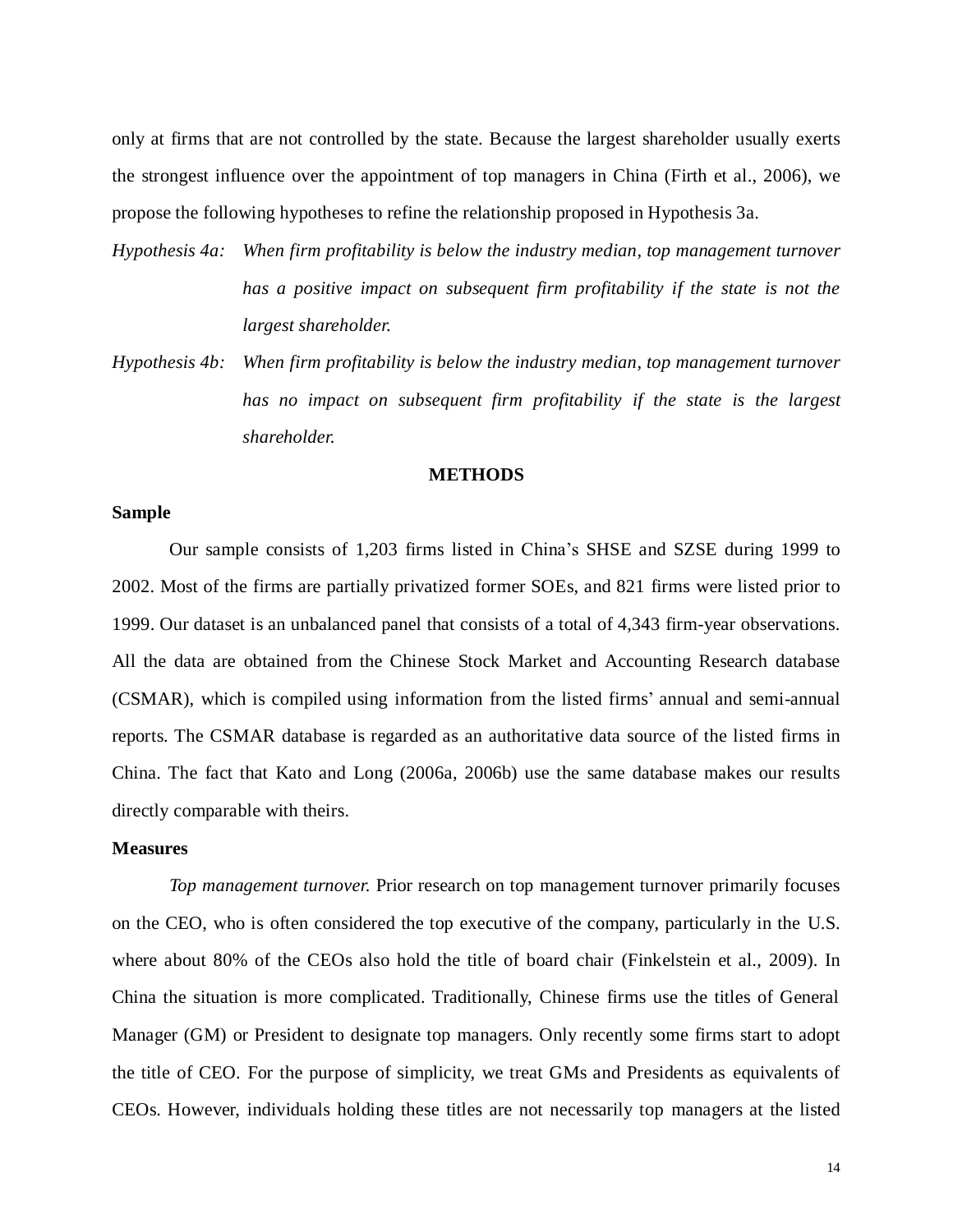firms. Unlike in the U.S., CEO duality is far less common at the listed firms in China. In our sample, about 80% of the firms have separate CEOs and board chairs. Moreover, many board chairs work full time and receive the highest pay from their company. In essence, these board chairs are the actual top managers (Kato and long, 2006a).

Given this complexity, we take the following approach to identify top managers. When the CEO is also the board chair, we treat him or her as the top manager of the firm. When the CEO is not the board chair, we treat the CEO as the top manager if the board chair is not a full-time employee or does not receive the highest pay from the firm. Otherwise, we treat the board chair as the top manager. Our approach is similar to Kato and Long (2006a, 2006b), but different from Firth et al. (2006) who treat all board chairs as the top manager. We measure *top management turnover* as a dummy variable, coded 1 if there was a top manager turnover during the year at the firm, and 0 otherwise. There are 1,130 top management turnovers in our sample, indicating a 26% annual turnover rate, which is slightly higher than the 24% turnover rate reported by Kato and Long (2006a).

*Firm profitability.* We use ROA and EPS to measure firm profitability. ROA is a widely used measure of profitability in turnover studies (Huson et al., 2004). We calculate ROA as net income divided by total assets. EPS, defined as net income divided by the weighted average number of shares of common stocks outstanding, is one of the most important financial ratios used to evaluate firm performance. In China all listed firms must disclose their EPS to the public in their semi-annual and annual reports, required by the *China Securities Regulatory Commission* (CSRC). CSRC also specifies a calculation formula to be followed by all the listed firms so that EPS represents a consistent measure of profitability comparable across firms. Because of the regulation and public attention, it is reasonable to treat EPS as an important indicator owners use to evaluate managerial performance in China<sup>3</sup>.

To examine the impact of top management turnover on subsequent firm profitability, we calculate the *change in firm profitability* as the difference in ROA and EPS between the following year  $(t+1)$  and the year (t) when top management turnover occurs. We also create a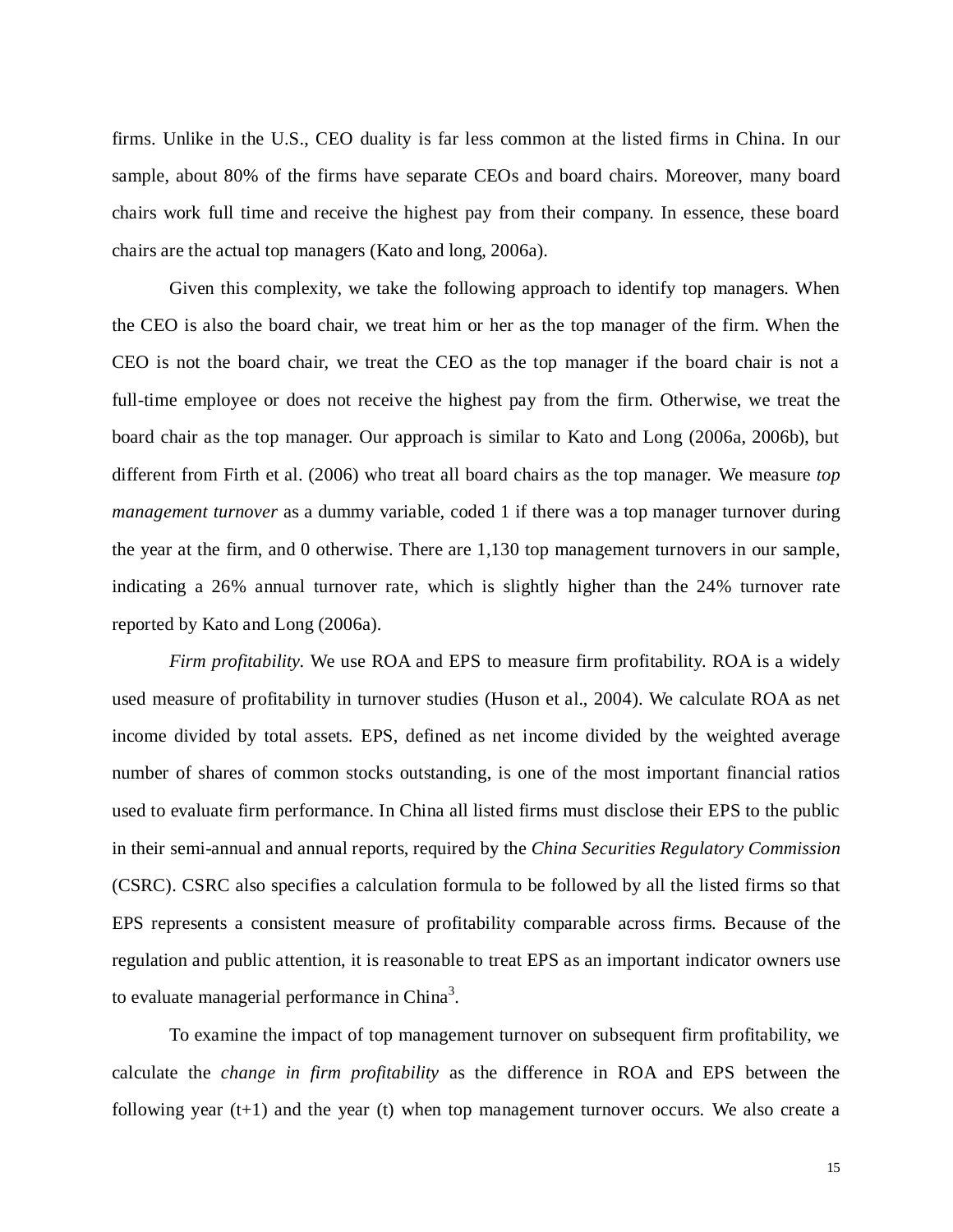variable, *change in industry profitability*, calculated as the difference in industry ROA and EPS between year t+1 and year t to control for potentially confounding industry effects. Our use of the change in firm profitability to examine the impact of top management turnover is consistent with recent studies by Huson et al. (2004) and Kato and Long (2006b), and makes our findings comparable with theirs.

*State ownership and ownership structure-related control variables*. The ownership structure of the listed firms in China can be classified into three primary groups: state shares, legal entity shares and public shares (Sun and Tong, 2003). State shares represent about 1/3 of the total shares and enable the government to continue to exert influence over the listed firms. Legal entity shares represent about 1/4 of the total shares. Like state shares, legal entity shares are not tradable and many of them are ultimately controlled by the state through its control over the legal entities (usually large SOEs). However, there exist important differences between state and legal entity shares, which have different implications for the relationship between firm profitability and top management turnover. Many legal entities, unlike the state, have close business connections with the listed firms in which they have ownership (Sun and Tong, 2003). Moreover, they have profit objectives and expect financial returns from their investments (Firth et al., 2006). Because these legal entities and their managers can benefit directly from the listed firms' good performance and get hurt by their poor performance, they have some incentives to monitor the firms they own on the basis of profitability (Liu and Sun, 2005). Compared with individual shareholders, legal entities are better equipped with the power to monitor and discipline managers through their influence over the boards of directors. Hovey et al. (2003) find that legal entity shares are positively related to firm valuation in China.

Public shares are tradable on the stock market and represent about 1/3 of the total shares. It is reasonable to believe that as the proportion of public shares increases, firms will be under more market pressure. However, because public shares are dispersed among millions of individual investors and China's Company Law does not have a clear definition of minority shareholders' rights of proposition, owners of public shares are not able to protect their interests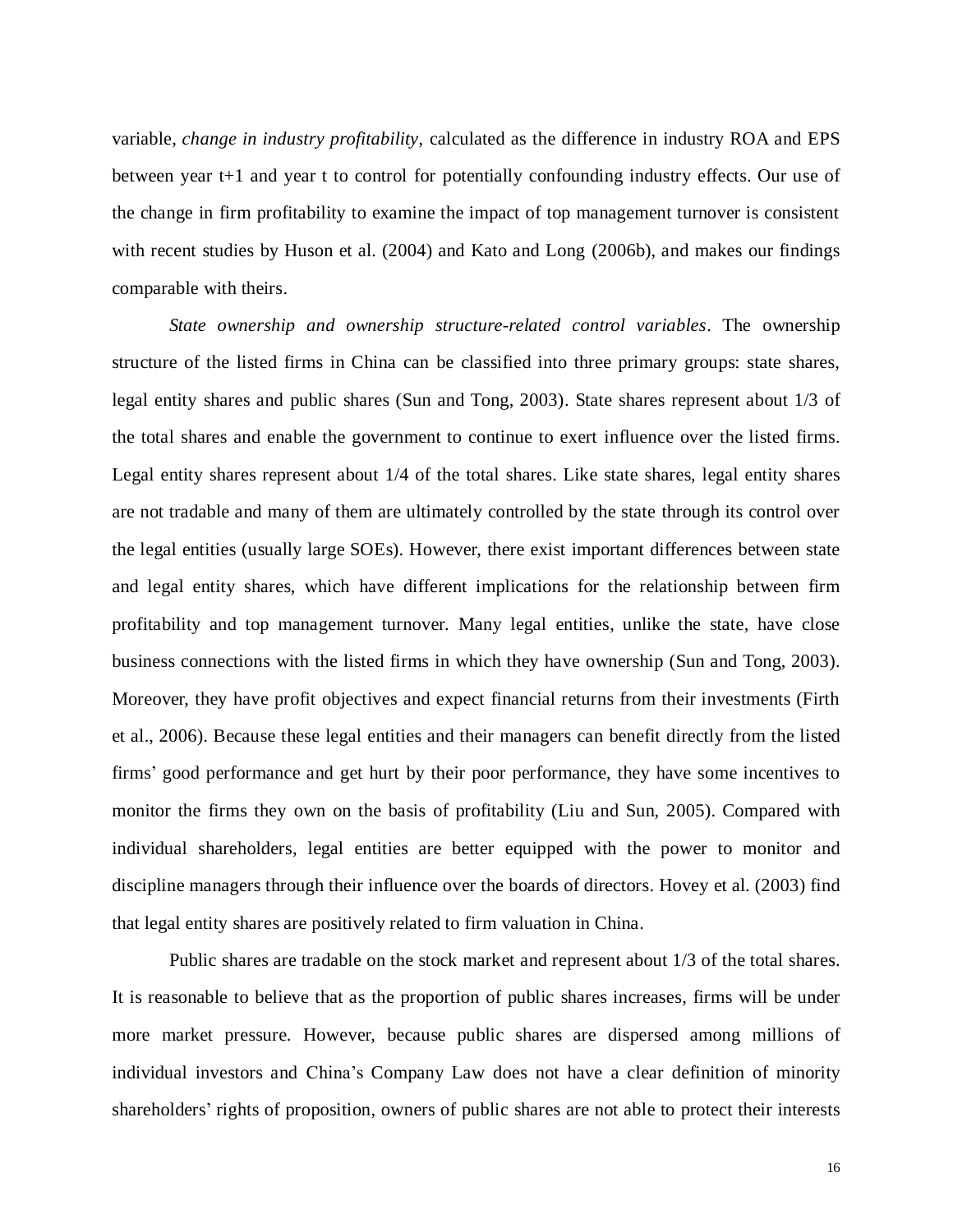through shareholders' general meetings (Zhang, 2004). Given the weak legal protection of minority shareholder interests, it is not clear what impact public shares would have on top management turnover. We thus include public ownership, calculated as the proportion of public shares, as a control variable in the analysis<sup>4</sup>.

Some listed firms in China issue B-shares, which are traded in foreign currencies and are open to foreign investors. Bai et al. (2004) point out that firms that issue B-shares must adopt international accounting standards and have their financial statements audited by internationally recognized accounting firms. Compared with firms that only issue A-shares, these firms can be viewed as operating in a better developed market environment. A dummy variable of *B-share* is created to control for the effect of financial transparency and international auditing on firms issuing B-shares.

*Other control variables.* We use two variables to control for the impact of top manager power on turnover. One is duality, measuring whether the top manager holds both the CEO and board chair positions. Holding both positions enables the top manager to not only exert control over board agendas and decisions (Weisbach, 1988), but also reduce the risk of power contest by a separate CEO or board chair (Shen and Cannella, 2002). The other is top manager tenure, measured by the number of years the top manager has been in office. Top managers with a short tenure tend to be less powerful and face a higher risk of turnover than top managers with a long tenure (Shen and Cannella, 2002). Stock ownership is another widely used measure of top manager power in studies of turnover (Finkelstein et al., 2009). At the listed firms in China, however, the amount of executive stock ownership is trivial. In fact, employee ownership, which includes executive ownership, represent less than 0.01% of the total shares outstanding (Zhang, 2004). Thus, we do not include top manager ownership in the analysis.

We use three variables to control for the impact of the boards of director on top manager turnover. The first is board size, measured by the number of directors. Although Yermack (1996) argues that larger boards are less effective in monitoring management and are more susceptible to the influence of the CEO, Li and Naughton (2007) find that board size is positively related to

17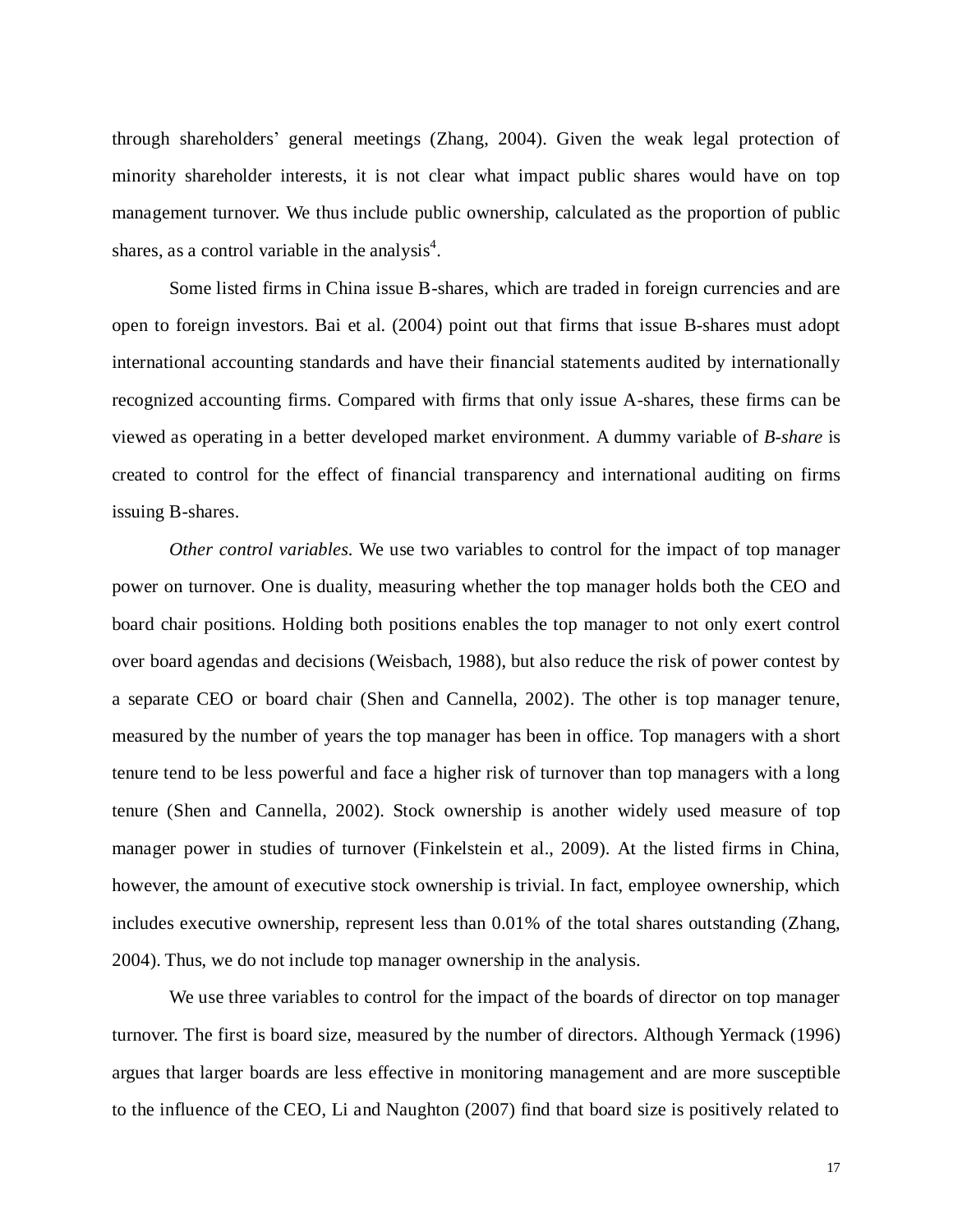short-term performance of initial public offerings in China. The second is the number of outside directors. Fama and Jensen (1983) argue that outside directors have an incentive to monitor management and to build their reputation as experts in decision control. Weisbach (1988) finds a stronger relationship between performance and CEO turnover when the boards are dominated by outside directors. The third is the frequency of board meetings. Boards that meet more frequently tend to devote more time to corporate governance (Chen et al.,  $2006$ )<sup>5</sup>.

Top manager age*,* firm size (natural logarithm of the total assets), and industry, year and province dummies are also included in our analysis as control variables. Top manager age is used to control for turnover due to retirement. Firm size is included to control for any effect it may have on top management turnover. Industry and year dummies are used to control for differences between industries and over time with respect to the degree of privatization, stock market development and corporate governance. One special feature of China is the imbalanced regional development. Factors such as economic development, market competitiveness and legal environment can exert significant impacts on corporate governance quality. To address this issue, we use a set of province dummies to control for differences in regional development in the analysis. Table 1 provides summary statistics of our variables, except for the industry, year and province dummies.

# **Insert Table 1 about here** \_\_\_\_\_\_\_\_\_\_\_\_\_\_\_\_\_\_\_\_\_\_\_\_\_\_

\_\_\_\_\_\_\_\_\_\_\_\_\_\_\_\_\_\_\_\_\_\_\_\_\_\_

#### **Statistical Analysis**

Consistent with Firth et al. (2006) and Kato and Long (2006a), we use logit models to examine the impact of firm profitability and state ownership on top management turnover. In our logit models, the probability function of top management turnover can be expressed as

 $Pr(turnover) = f (profitability, state ownership, control variables)$  (1) Because  $f(.) = \exp(.) / \{1 + \exp(.)\}$ , using *X* to denote the vector of predictors and *B* to denote the vector of coefficients, the probability function of top management turnover can be expressed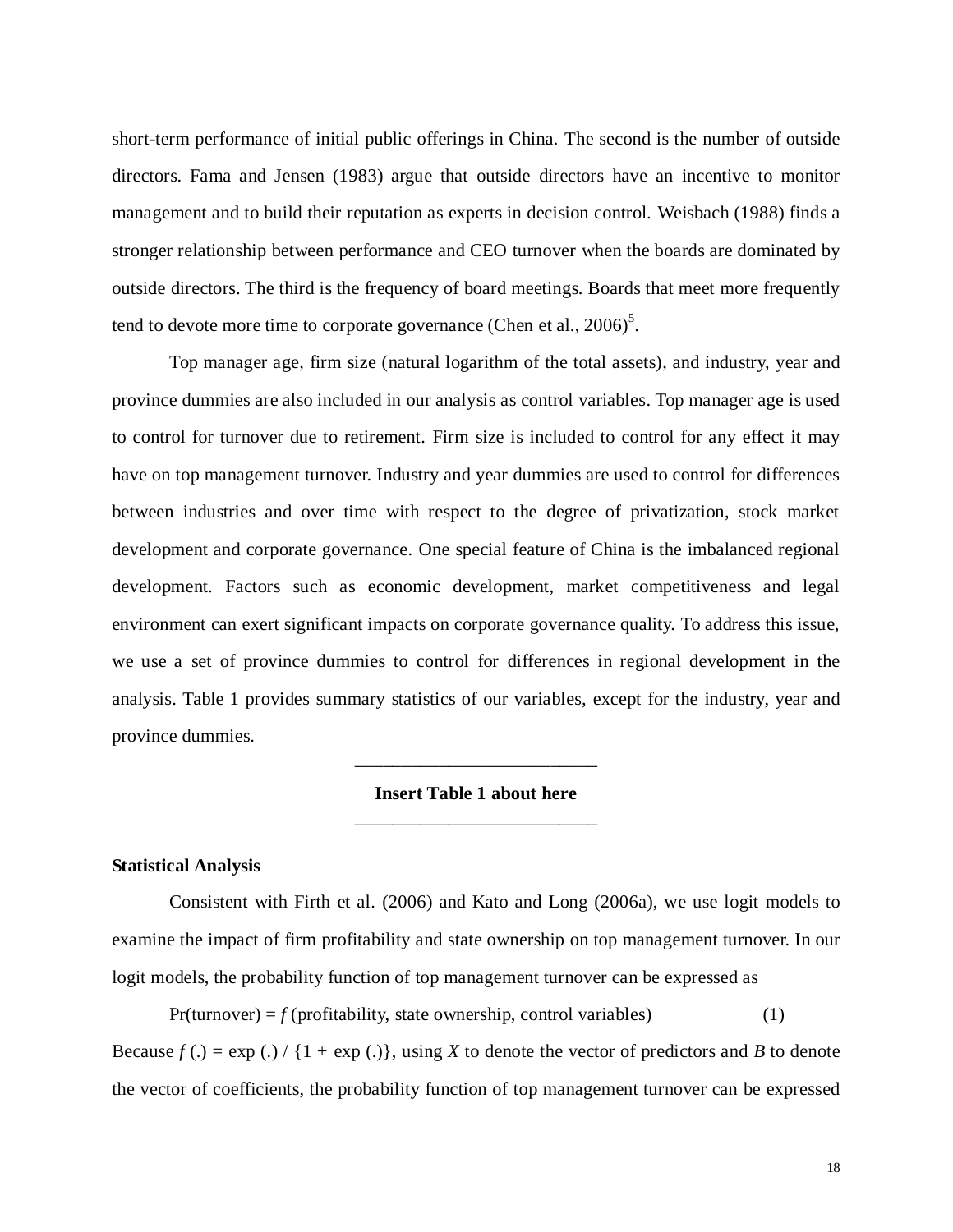as

$$
Pr(turnover) = \exp(XB)/\{1+\exp(XB)
$$
 (2)

The *odds* of turnover, defined as the ratio of the probability of turnover to the probability of no turnover, thus is

$$
Odds = \Pr(turnover) / \{1 - \Pr(turnover)\} = \exp(XB)
$$
\n(3)

Equation (3) shows that the odds of turnover increases as the probability of turnover increases. When Pr(*turnover*)<.5, the odds of turnover is less than one; when Pr(*turnover*)=.5, the odds of turnover equals one; and when Pr(*turnover*)>.5, the odds of turnover is greater than one. Taking the natural logarithm on both sides of equation (3), we get the logit transform of the probability of top management turnover

$$
Logit(Pr(turnover)) = ln(odds) = BX
$$
\n(4)

Equation (4) shows that the coefficients *B* in a logit model can be interpreted in the same way as in a regular OLS regression. A significant, positive coefficient  $b<sub>1</sub>$  for variable  $x<sub>1</sub>$  means that a unit increase in  $x_I$  results in an increase in the logarithm of the odds of turnover by  $b_I$ , suggesting that  $x_I$  has a positive impact on turnover. In contrast, if  $b_I$  is negative, it means that a unit increase in  $x_I$  results in a decrease in the logarithm of the odds of turnover by  $b_I$ , suggesting that  $x_I$  has a negative impact on turnover.

We first run the analysis using the full sample. We then split the sample on the basis of whether firm profitability is above or below the industry median, and run the analysis separately using the split samples. Because we have an unbalanced panel data, we cluster the observations at the firm-level and use robust standard errors to calculate the *z*-statistics in the analysis.

In the analysis of the impact of top management turnover on subsequent firm profitability, because we have a rather short panel and some of the variables such state share and public share are relatively stable, it is not appropriate to use fixed-effects models. We decide to cluster the observations at the firm level and conduct the analysis using ordinary least squares (OLS) regression.

Three of our hypotheses (H1b, H2b, and H4b) are null hypotheses, predicting no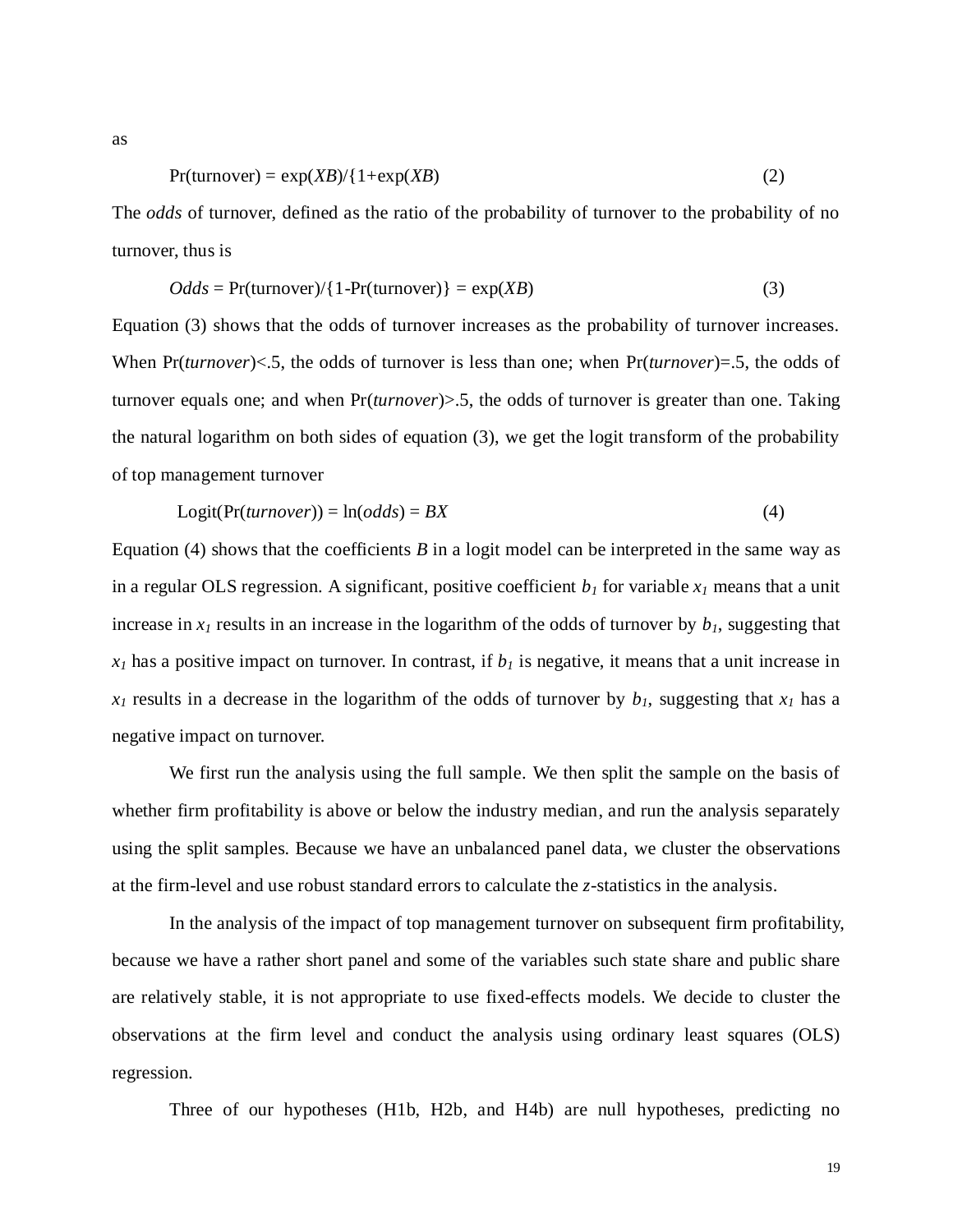relationship between the variables of interest. Cohen (1988) suggests that a null hypothesis can be accepted when the relationship between two variables is trivial, that is, when the statistical test is not significant and the sample size is sufficient for the risk of Type II error (β) to be equal to the commonly accepted risk of Type I error ( $\alpha$ ) of 0.05. A power analysis can be used to determine the sample size needed to detect a nontrivial effect at  $\alpha = 0.05$  and a power of 0.95 (that is,  $\beta = 0.05$ ). When the sample size is large enough to have a power of 0.95 and the results of the statistical test is not significant, then the null hypothesis can be accepted as being supported. That is, "the conclusion is justified that no nontrivial effects exist, at the  $\beta = 0.05$ level" (Cohen, 1990: 1309). For a conservative *t*-test of the null hypothesis (small effect size of  $r^2 = 0.01$  and  $\alpha = \beta = 0.05$ ), the number of observations needed is 1308 (Cohen et al., 2003: 654). Our sample size is large enough to meet this requirement.

#### **RESULTS**

Table 2 reports the results of logit regression analysis of top management turnover at the listed firms in China. Firm profitability is measured by ROA in Panel A, and it is measured by EPS in Panel B. In both panels, Model 1 analyzes the full sample, Model 2 analyzes the sub-sample in which firm profitability is above the industry median, and Model 3 analyzes the sub-sample in which firm profitability is below the industry median.

# **Insert Table 2 about here** \_\_\_\_\_\_\_\_\_\_\_\_\_\_\_\_\_\_\_\_\_\_\_\_\_\_

\_\_\_\_\_\_\_\_\_\_\_\_\_\_\_\_\_\_\_\_\_\_\_\_\_\_

Model 1 of Panel A shows that the coefficients for both ROA ( $b=-3.46$ ,  $p<-0.001$ ) and state ownership (b=-0.44, p<.05) are negative and statistically significant when the full sample is used in the analysis. However, after we split the sample using industry median ROA, the results show that the coefficients for ROA and state ownership are only significant for the sub-sample in which firm ROA is below the industry median (Model 3:  $b = -2.27$ ,  $p < 01$  for ROA;  $b = -0.93$ , p<.001 for state ownership), but not significant for the sub-sample in which firm ROA is above the industry median (Model 2:  $b = -0.87$ , n.s. for ROA;  $b = -0.04$ , n.s. for state ownership).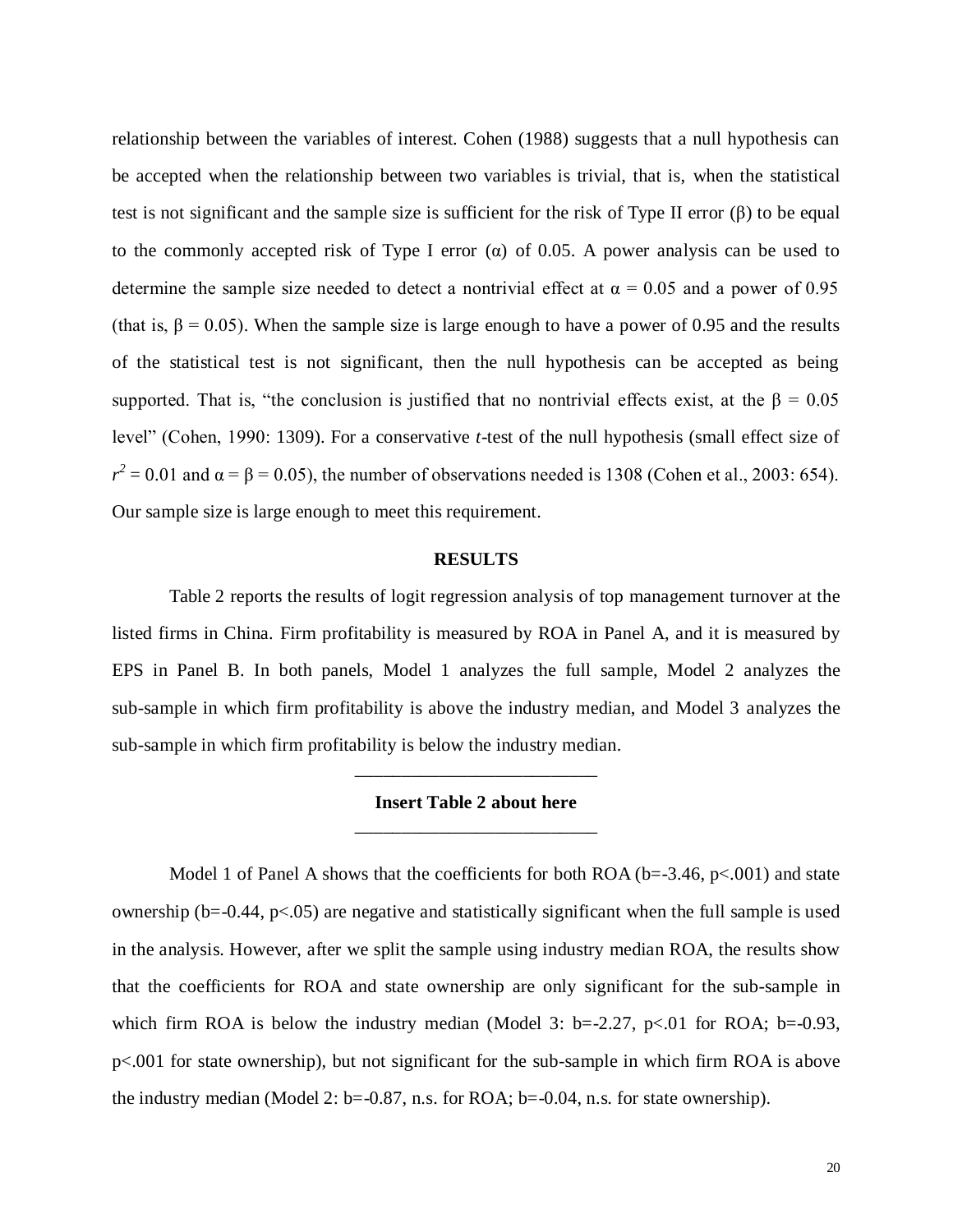When EPS is used as the measure of firm profitability, the results in Panel B show a similar pattern. Model 1 shows that the coefficients for EPS ( $b$ =-0.88,  $p$ <.001) and state ownership (b=-0.44, p<.05) are negative and statistically significant in the full sample analysis. After we split the sample using industry median EPS, they are only significant for the sub-sample in which firm EPS is below the industry median (Model 3:  $b=-0.52$ ,  $p<.05$  for EPS; b=-1.02, p<.001 for state ownership), but not for the sub-sample in which firm EPS is above the industry median (Model 2: b=-0.53, n.s. for EPS; b=-0.08, n.s. for state ownership). These results support our hypotheses that firm profitability is negatively related to top management turnover when it is below the industry median (H1a), but is not related to top management turnover when it is above the industry median (H1b); and that state ownership is negatively related to top management turnover when firm profitability is below the industry median (H2a), but is not related to top management turnover when firm profitability is above the industry median (H2b).

Among the control variables, duality and firm size are negatively related to turnover; board meeting frequency and age are positively related to turnover; B-share is positively related to turnover when firm profitability is below the industry median; and public ownership is positively related to turnover when firm profitability is above the industry median.

Table 3 reports the results of OLS regression analysis of change in firm profitability following top management turnover. Panel A examines change in ROA, and Panel B examines change in EPS. Results in Model 1 of Panel A shows that the coefficient for top management turnover under performance below the industry median are positive and statistically significant  $(b=0.01, p<0.05)$  and the coefficient for top management turnover under performance above the industry median is negative and statistically significant (b=-0.02, p<.001). Results in Model 1 of Panel B show a similar pattern. The coefficient for top management turnover under performance below the industry median are positive and statistically significant ( $b=0.06$ ,  $p<0.01$ ) and the coefficient for top management turnover under performance above the industry median is negative and statistically significant ( $b=-0.03$ ,  $p<-0.05$ ). These findings support our hypotheses that top management turnover has a positive impact on subsequent firm profitability when it occurs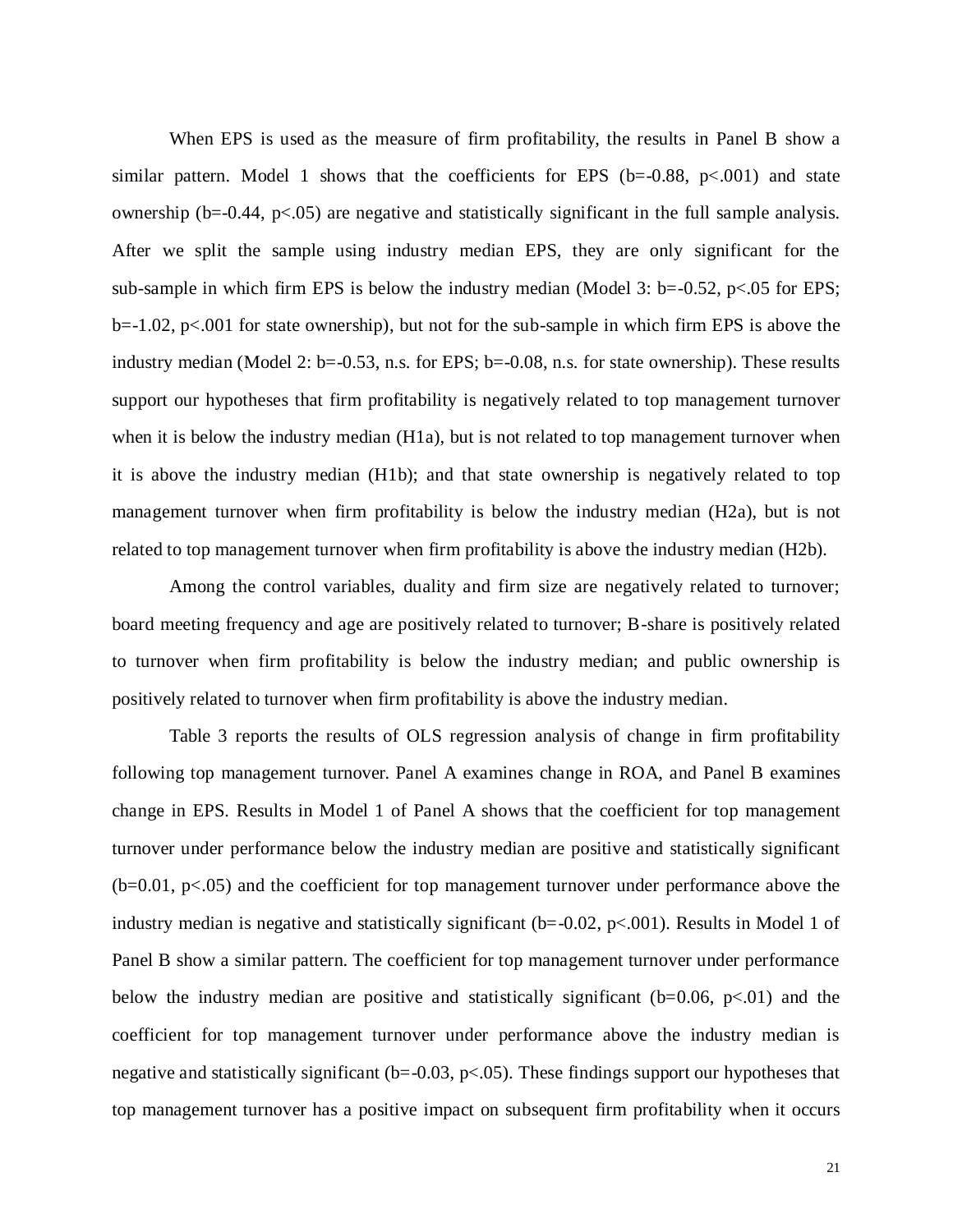under performance below the industry median (H3a), but has a negative impact on firm profitability when it occurs under performance above the industry median (H3b).

\_\_\_\_\_\_\_\_\_\_\_\_\_\_\_\_\_\_\_\_\_\_\_\_\_\_

# **Insert Table 3 about here** \_\_\_\_\_\_\_\_\_\_\_\_\_\_\_\_\_\_\_\_\_\_\_\_\_\_

After we further refine top management turnover under performance below industry median on the basis of whether the state is the largest shareholder, we find that the positive coefficients for top management turnover under performance below industry median are only significant when the state is not the largest shareholder,  $(b=0.02, p<0.05$  in Model 2 of Panel A;  $b=0.07$ ,  $p<01$  in Model 2 of Panel B), but not significant when the state is the largest shareholder (b=0.00, n.s. in Model 2 of Panel A; b=0.04, n.s. in Model 2 of Panel B). These results support our hypotheses that when firm profitability is below the industry median, top management turnover has a positive impact on subsequent firm profitability if the state is not the largest shareholder (H4a), but has no impact if the state is the largest shareholder (H4b).

In comparison, we find that the coefficients for top management turnover under performance above the industry median are negative and significant for change in ROA, regardless whether the state is the largest shareholder (Model 2 of Panel A: b=-0.01, p<.05 when the state is the largest shareholder;  $b=-0.02$ ,  $p<0.01$  when the state is not the largest shareholder).

Among the control variables, change in industry profitability shows a consistent positive impact, and public ownership shows a consistent negative impact on change in firm profitability in all the models in Table 3.

#### **DISCUSSION AND CONCLUSIONS**

The purpose of this study is to clarify the relationship between firm profitability and top management turnover, as well as the impact of state ownership on it, at the listed firms in China. One explanation for the positive impact of privatization on firm profitability is that privatization improves corporate governance quality by making managers more accountable for firm financial performance (Shleifer and Vishny, 1997). However, recent studies of the listed firms in China do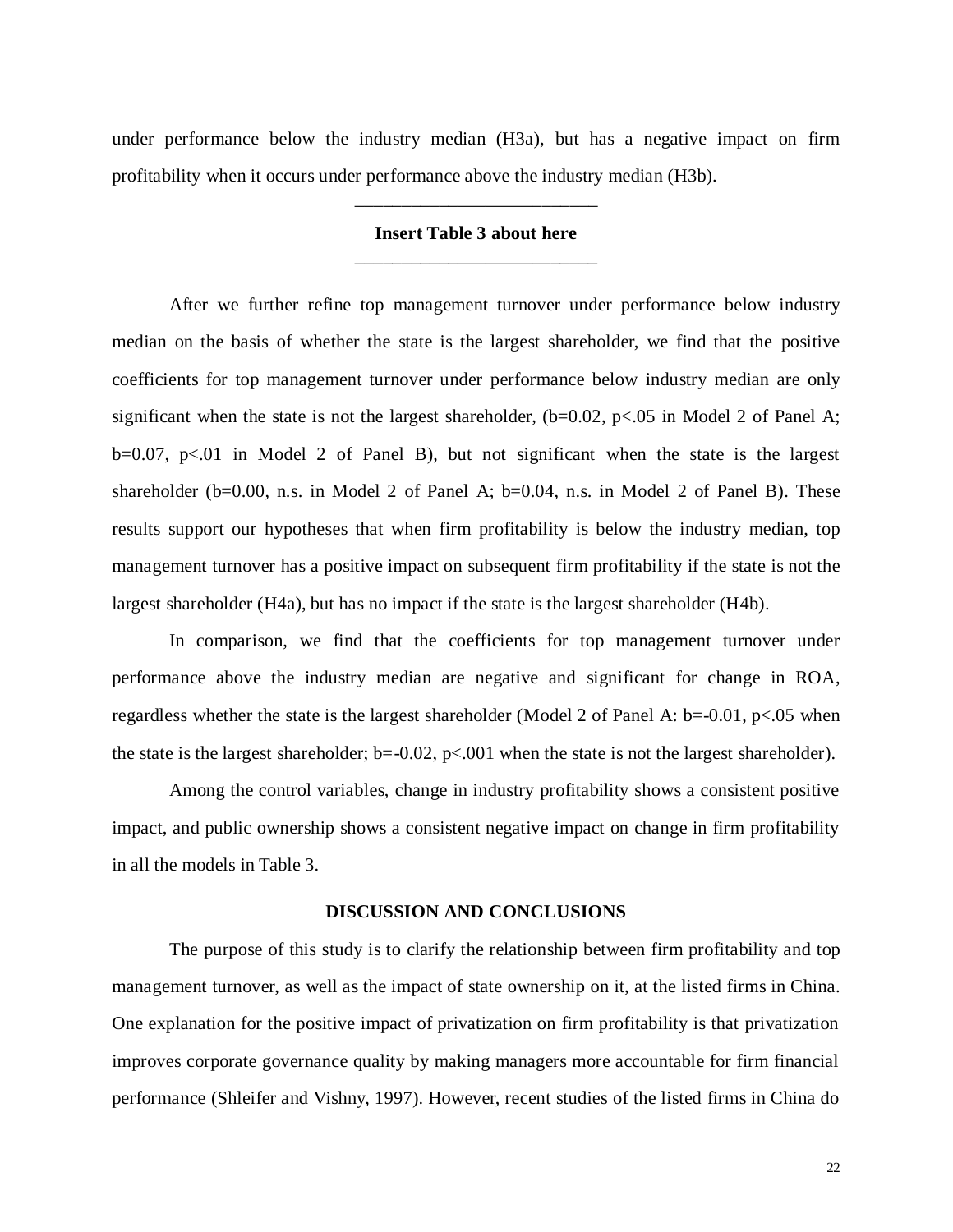not find convincing evidence that state ownership weakens the negative relationship between firm profitability and top management turnover, or that top management turnover has a positive impact on subsequent financial performance (Firth et al., 2006; Kato and Long, 2006a, 2006b). These findings cast doubts on the argument that privatization improves corporate governance quality in China.

We argue that the lack of strong support for the argument that privatization makes managers more accountable for financial performance can be attributable to the difficulty in identifying forced top management turnover in China. Building on the behavioral theory of organizational search (March and Simon, 1958; Cyert and March, 1963), we propose that top management turnover reflects the outcome of corporate governance only when firm performance misses target, but not when firm performance meets target. Empirically, we find that firm profitability is negatively related to top management turnover when it is below target (measured by industry median profitability), but is not related to top management turnover when it is above target. These findings provide strong support for our proposition.

Moreover, we find that top management turnover has a positive impact on firm ROA and EPS when it occurs under performance below target, but has a negative impact when it occurs under performance above target. This finding has two implications. First, it highlights the importance of distinguishing top management turnovers occurred under performance below target from those occurred under performance above target in studying the impact of privatization on corporate governance quality. The reason is that we find them to have opposite effects on firm performance and only the former represents the outcome of corporate governance. This finding can explain why Firth et al. (2006) and Kato and Long (2006b) find little evidence that top management turnover has a positive impact on firm performance, because they use all top management turnover in the analysis. Second, the above finding suggests that corporate governance is effective at the listed firms in China because top management turnover under performance below target does have a positive impact on subsequent firm profitability.

Regarding the role of state ownership in corporate governance, we find evidence that it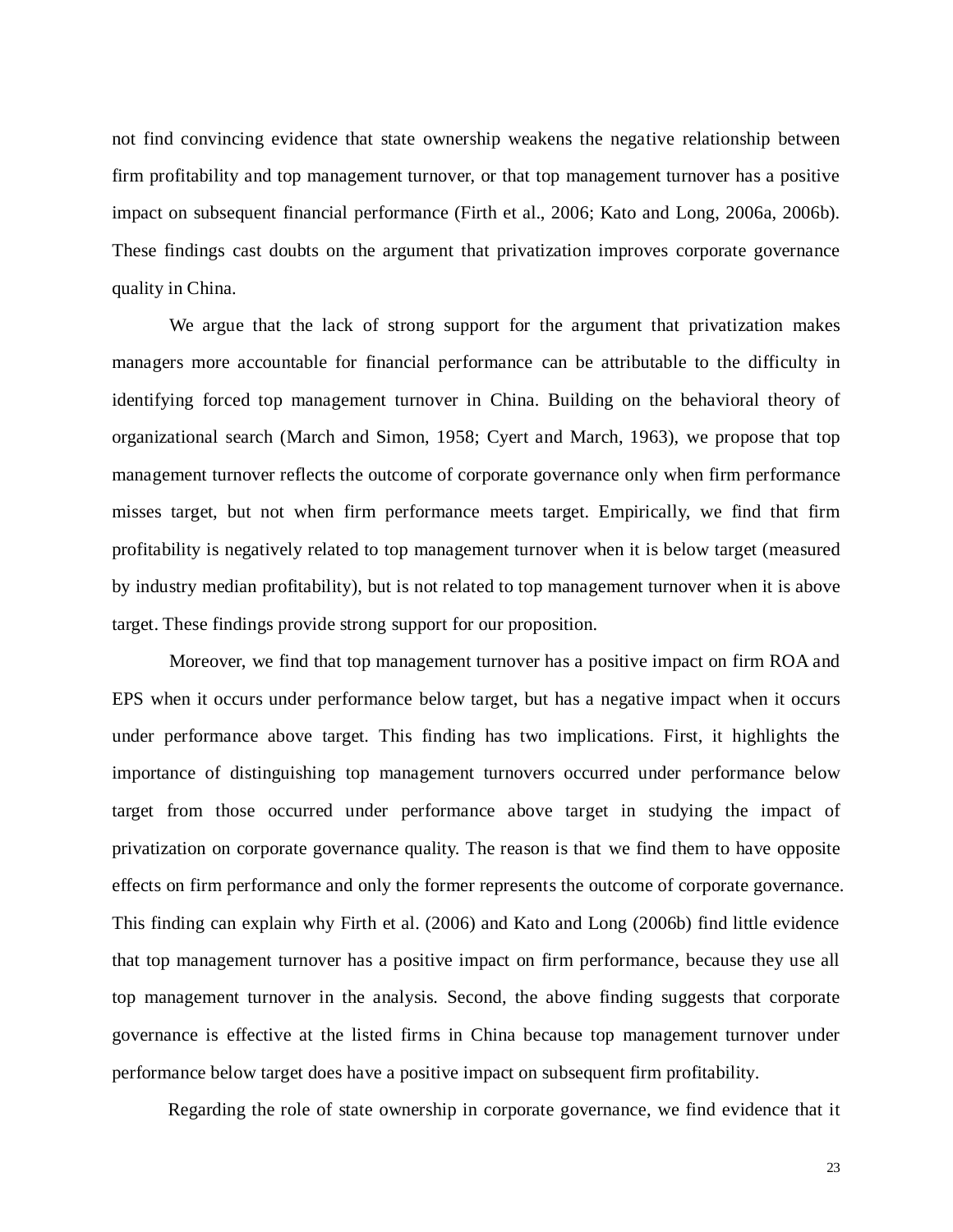reduces top management turnover when firm profitability is below target. This finding suggests that state ownership weakens the sensitivity of top management turnover to firm profitability. Moreover, we find that performance-related top management turnover has a positive impact on subsequent firm profitability only when the state is not the largest shareholder. When the state is the largest shareholder, it has no impact on subsequent firm profitability. These findings provide direct support for the argument that state ownership weakens corporate governance quality at partially privatized firms (Sun and Tong, 2003; Gupta, 2005).

Our control variables also generate some interesting findings. Public ownership shows a positive impact on top management turnover when profitability is above industry median, and a negative impact on subsequent firm profitability. These findings suggest that firms with a higher level of public ownership tend to experience more turnover unrelated to poor performance. Moreover, we find no evidence that public ownership in China increases top management turnover when profitability is below industry median. A possible explanation is that the diffusion of public ownership among individual investors makes it less effective in corporate governance (Zhang, 2004). B-share and board meeting frequency show a positive impact on top management turnover when profitability is below industry median, suggesting that firms that issue B-shares and have more frequent board meetings tend to hold top managers more accountable for firm financial performance. Lastly, consistent with research in the U.S. (e.g., Weisbach, 1988; Shen and Cannella, 2002), we find that duality and firm size have a negative impact, and age has a positive impact on top management turnover in China.

#### **Limitations**

Although our study helps clarify the relationships between firm profitability, state ownership, and top management turnover in China, its findings should be interpreted in light of its limitations. One limitation is concerned with treatment of all the other firms in the same industry as the focal firm's peers and the use of industry median profitability as the focal firm's performance target. Although this practice is widely adopted in research on the behavioral theory of organizational search (Greve, 2003b), we encourage researchers to survey top managers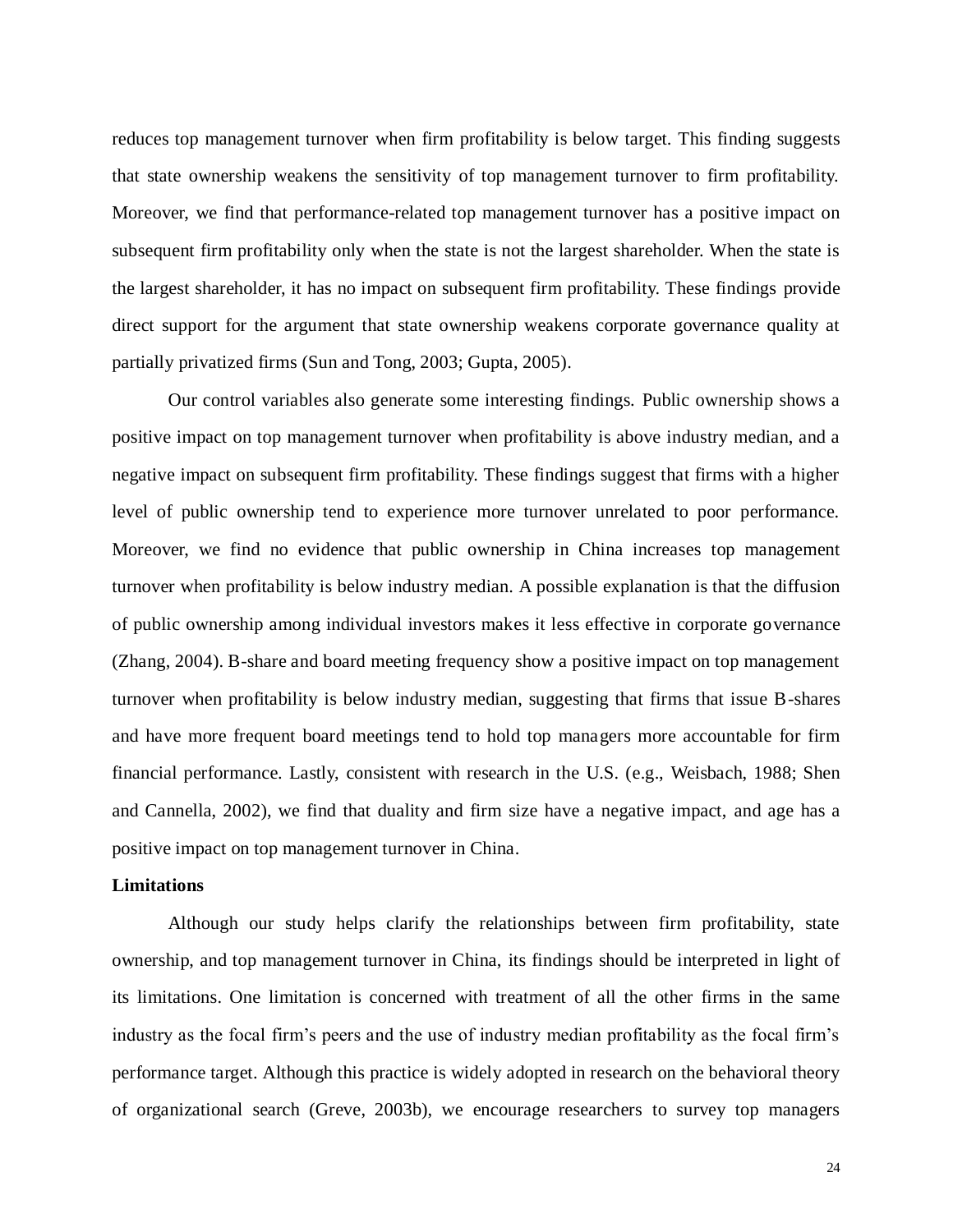directly about their performance target. Another limitation is concerned with the use of a one-year lag in assessing the impact of top management turnover on subsequent firm profitability. Because China's fast economic growth and high rate of top management turnover, we believe that our choice is reasonable and justified. However, it is important to validate the robustness of our findings using a longer lag such as two or three years.

#### **Implications for Future Research and Practice**

Despite the above limitations, our study has important implications for future research and practice. First, it contributes to the literature on privatization by convincingly showing that state ownership in partial privatization weakens corporate governance quality by holding top managers less accountable for firm profitability. Although our sample only consists of the listed firms in China, we believe that our findings can be generalized to partial privatization in other economies because states and government bureaucrats in general tend to pursue social and political objectives other than profit maximization (Shleifer and Vishny, 1997). To corroborate our findings, it is important for future research to examine the relationships between firm profitability, state ownership, and top management turnover using data from other economies, especially emerging economies such as India and Russia that have a different political system.

Second, our study has implications for research on top management turnover in other emerging economies where it is difficult to identify forced turnover because of the lack of information. To examine the quality of corporate governance, our study shows that it is important to analyze forced turnovers only, especially when the interest is to understand the impact of top management turnover on firm performance. The behavioral theory of organizational search (March and Simon, 1958; Cyert and March, 1963) proves to be useful in our study in helping separate top management turnovers caused by performance from those unrelated to performance. Future research can examine whether this approach also enhances the understanding of top management turnover in other emerging economies.

Third, regarding future study of top management turnover in China, we suggest researchers to investigate two related issues. One is about the frequency of top management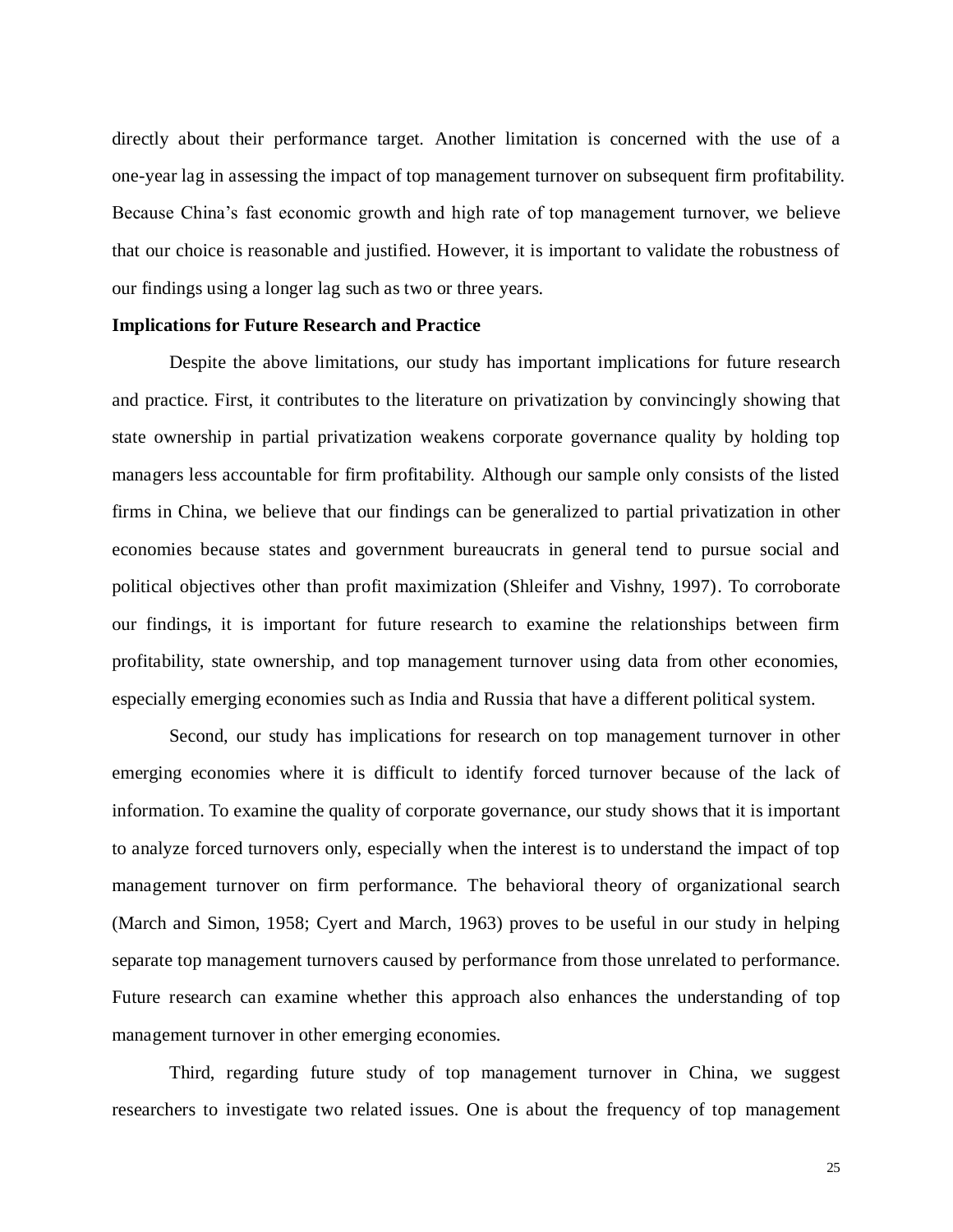turnover. Consistent with recent research (e.g., Firth et al., 2006; Kato and Long, 2006a), our study shows a high rate (about 26%) of top management turnover at the listed firms in China. The average tenure of the departed top managers in our sample is only about four years. Prior research suggests that frequent top management turnover can have a negative impact on firm strategy and performance in U.S. (Finkelstein et al., 2009). It is important to investigate whether top management turnover frequency has a similar impact in China. The other is to study top management turnover unrelated to firm performance. Our study shows that a significant number of top management turnover in China occur when performance is above the industry median (see Table 2 for the numbers of turnover in the split samples) and have a negative impact on subsequent firm profitability. We believe that it is important for future research to investigate (1) what factors cause these turnovers and (2) what actions firms can take to reduce their negative effect on subsequent performance.

Lastly, our study has some important implications for policy and managerial practice. Our findings clearly show that state ownership weakens the relationship between firm profitability and top management turnover. Together with recent studies (e.g., Sun and Tong, 2003; Gupta, 2005; Liu and Sun, 2005; Wei et al., 2005) that report a negative impact of state ownership on firm financial performance in partial privatization, our study suggests that states should continue to dilute their ownership in partially privatized firms to further improve these firms' economic performance. For investors, our study suggests that they should be cautious in investing in firms that the state still has a large share of ownership. Lastly, because top management turnover has a negative impact on subsequent firm profitability when it occurs under performance above the industry median, we suggest that firms strive to prevent this type of turnover. One possible mechanism is to reduce the mobility of top managers by granting them long-term incentive plans such as stock ownership and stock options. If the turnover is inevitable, firms should have a succession plan and an heir apparent in place so that its negative impact on performance can be minimized (Shen and Cannella, 2003; Behn et al., 2005).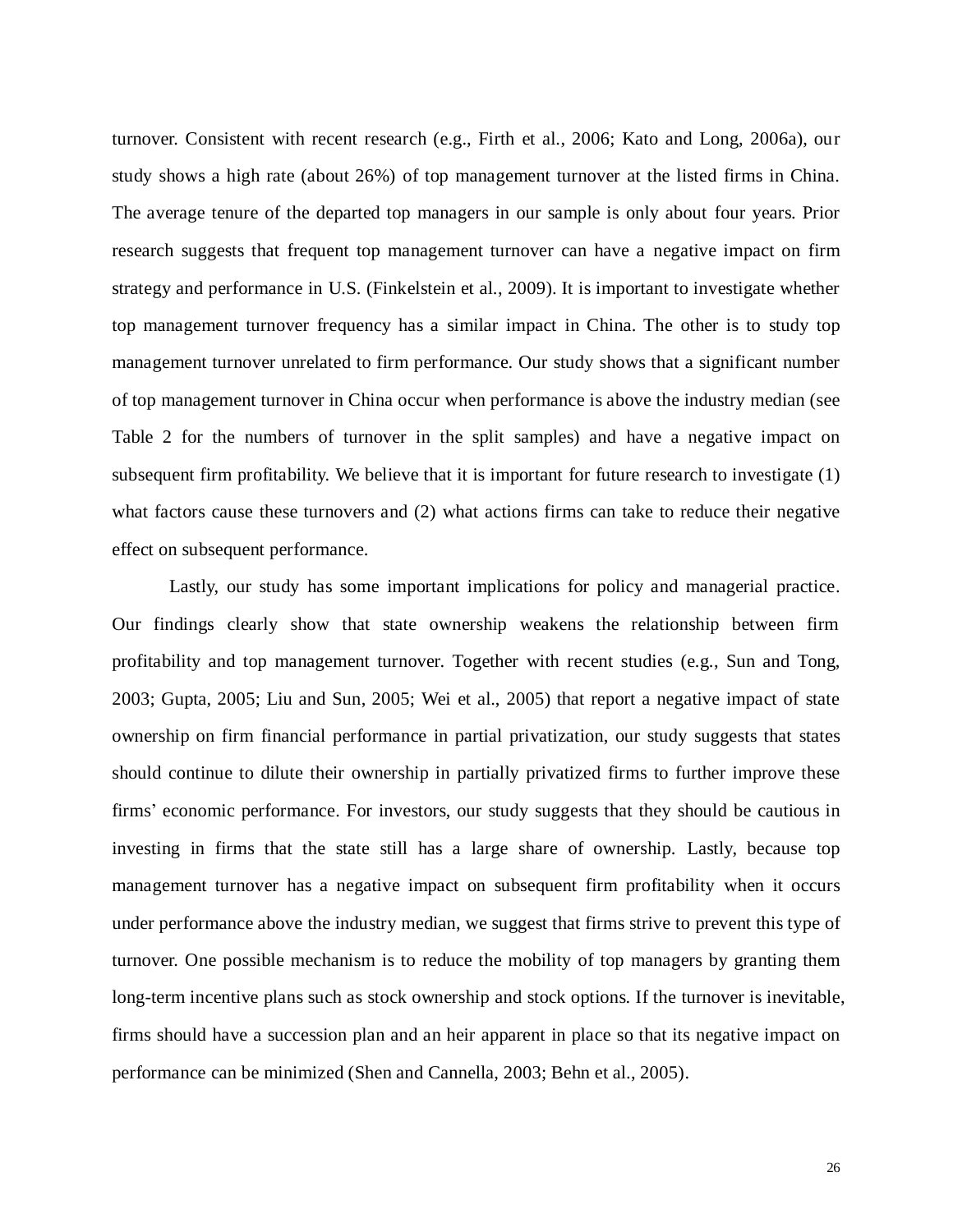#### **NOTES**

- 1. For U.S. corporations, the annul CEO turnover rate is about 12%, and the average age for outgoing CEOs is about 62 years old (Huson et al., 2004).
- 2. We also tried to classify top management turnover in our sample into "forced" and "normal" on the basis of the reasons given by the firms, and obtained similar results. Namely, we find that firm profitability has a negative impact on both what we classified as "forced turnover" and "normal turnover".
- 3. We do not use stock market based performance measures for two reasons. First, because the majority of shares held by the state and legal entities are not publicly tradable, we believe that firm profitability is more important than stock return in evaluating managerial performance. Second, Morck et al. (2000) find that more than 80% of the stocks in China move in the same direction in a given week, suggesting that stock return is less informative of firm performance in China than in developed economies. In separate analysis using stock return as a performance measure, we find that it has no impact on top management turnover.
- 4. Because having state ownership, legal entity ownership and public ownership simultaneously in the analysis leads to the problem of multicollinearity, we treat legal entity ownership as the benchmark group in our models.
- 5. There is also a board of supervisors in China. The duty of the supervisory board is to ensure that the board of directors and management abide by laws and regulations and follow due procedures. However, the supervisory board is only equipped with the right of monitoring and supervision, without the right to select managers and directors or to veto the decisions of management and the board. Moreover, members of the supervisory board are determined by the board of directors (Zhang, 2004). The board of supervisors has been described as more "decorative" than functional (Tenev and Zhang 2002). In additional analysis, we find that the results are essentially the same with or without the inclusion of the supervisory board (its size and meeting frequency) as control variables.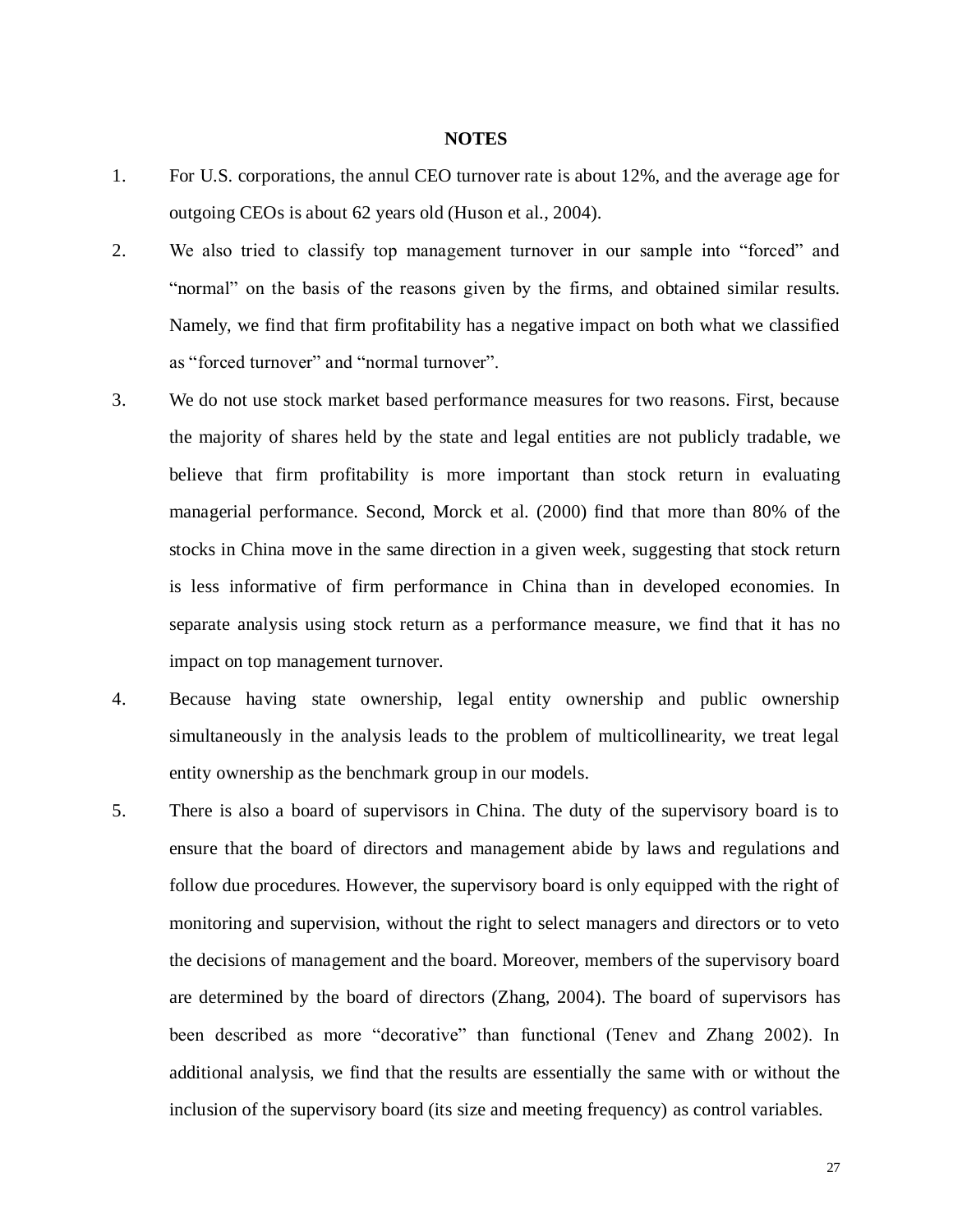#### **REFERENCES**

- Bai, C-E., Liu, Q. Lu, J. and Song, M. (2004) Corporate governance and market valuation in China, *Journal of Comparative Economics,* 32: 599-616.
- Baum, J. A., Rowley, T. J., Shipilov, A. V., and Chuang, Y. T. (2005) Dancing with strangers: aspiration performance and the search for underwriting syndicate partners, *Administrative Science Quarterly*, 50: 536-575.
- Behn, B. K., Riley, R. A. Jr. and Yang, Y. (2005) The value of an heir apparent in succession planning, *Corporate Governance: An International Review*, 13: 168-177.
- Chen, G., Firth, M., Gao, D. N. and Rui, O. M. (2006) Ownership structure, corporate governance, and fraud: Evidence from China, *Journal of Corporate Finance*, 12: 424-448.
- Chen, G., Firth, M., Xin, Y. and Xu, L. (2008) Control transfers, privatization, and corporate performance: Efficiency gains in China's listed companies, *Journal of Financial and Quantitative Analysis*, 43: 161-190.
- Chen, W-R. and Miller, K. D. (2007) Situational and institutional determinants of firms' R&D search intensity, *Strategic Management Journal,* 28: 369-381.
- Cohen, J. (1988) *Statistical Power Analysis for the Behavioral Sciences* (2nd Edition), Hillsdale, NJ: Lawrence Earlbaum Associates.
- Cohen, J., Cohen, P., West, S.G. and Aiken, L.S. (2003) *Applied Multiple Regression/Correlation Analysis for the Behavioral Sciences* (3rd edition), Mahwah, NJ: Lawrence Earlbaum Associates.
- Cyert, R. M. and March, J. G. (1963) *A Behavioral Theory of the Firm*, Englewood Cliffs, NJ: Prentice-Hall.
- Denis, D. J. and Denis, D. K. (1995) Performance changes following top management dismissal, *Journal of Finance,* 50: 1029-1057.
- Fama, E. and Jensen, M. (1983) Separation of ownership and control, *Journal of Law and Economics*, 26: 301-325.

Festinger, L. (1954) A theory of social comparison processes, *Human Relations*, 7: 117-140.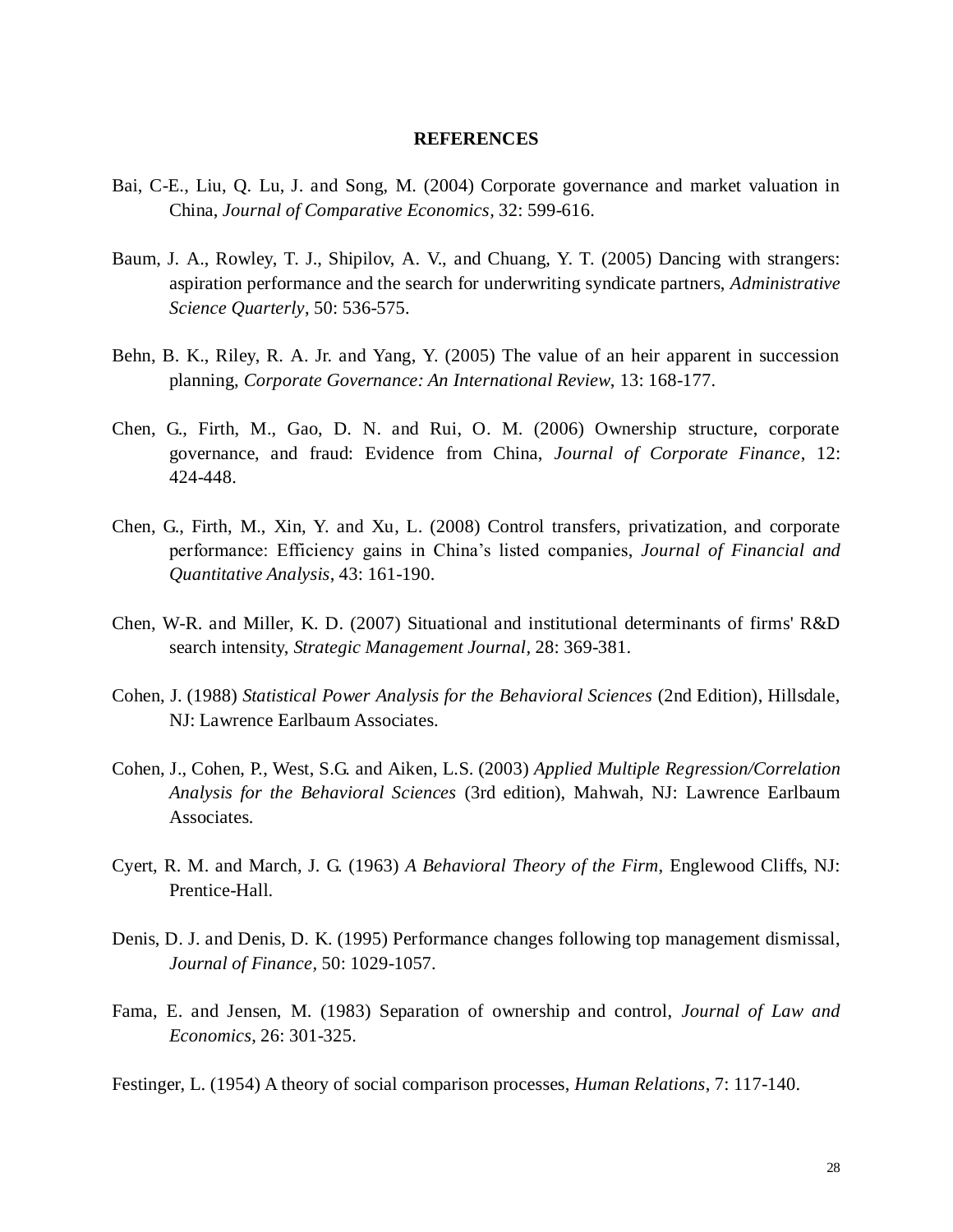- Finkelstein, S., Hambrick, D. C. and Cannella, A. A. (2009) *Strategic Leadership: Theory and Research on Executives, Top Management Teams, and Boards.* New York**:** Oxford University Press.
- Gibson, M. (2003) Is corporate governance ineffective in emerging markets? *Journal of Financial and Quantitative Analysis,* 38: 231-250.
- Greve, H. (1998) Performance, aspirations, and risky organizational change, *Administrative Science Quarterly*, 43: 58-86.
- Greve, H. (2003a) A behavioral theory of R&D expenditures and innovations: Evidence from shipbuilding, *Academy of Management Journal*, 46: 685-702.
- Greve, H. R. (2003b) *Organizational Learning from Performance Feedback: A Behavioral Perspective on Innovation and Change*. Cambridge, MA: Cambridge University Press.
- Gupta, N. (2005) Partial privatization and firm performance, *Journal of Finance*, 60: 987-1015.
- Hovey, M., Li, L. and Naughton, T. (2003) The relationship between valuation and ownership of listed firms in China. *Corporate Governance: An International Review*, 11: 112-122.
- Hoskisson, R. E., Eden, L., Lau, C. M. and Wright, M. (2000) Strategy in emerging economies, *Academy of Management Journal*, 43: 249-267.
- Huson, M. R., Malatesta, P. H. and Parrino, R. (2004) Managerial succession and firm performance, *Journal of Financial Economics*, 74: 237-275.
- Kato, T. and Long, C. (2006a) CEO turnover, firm performance, and enterprise reform in China: Evidence from micro data, *Journal of Comparative Economics*, 34: 796-817.
- Kato, T. and Long, C. (2006b) Executive turnover and firm performance in China, *American Economic Review Papers and Proceedings*, 96: 363-367.
- Li, L. and Naughton, T. (2007) Going public with good governance: Evidence from China, *Corporate Governance: An International Review*, 15: 1190-1202.
- Liu, G. S. and Sun, P. (2005) The class of shareholdings and its impacts on corporate performance: A case of state shareholding composition in Chinese public corporations. *Corporate Governance: An International Review*, 13: 46-59.

March, J. (1994) *A Primer on Decision Making,* New York: Free Press.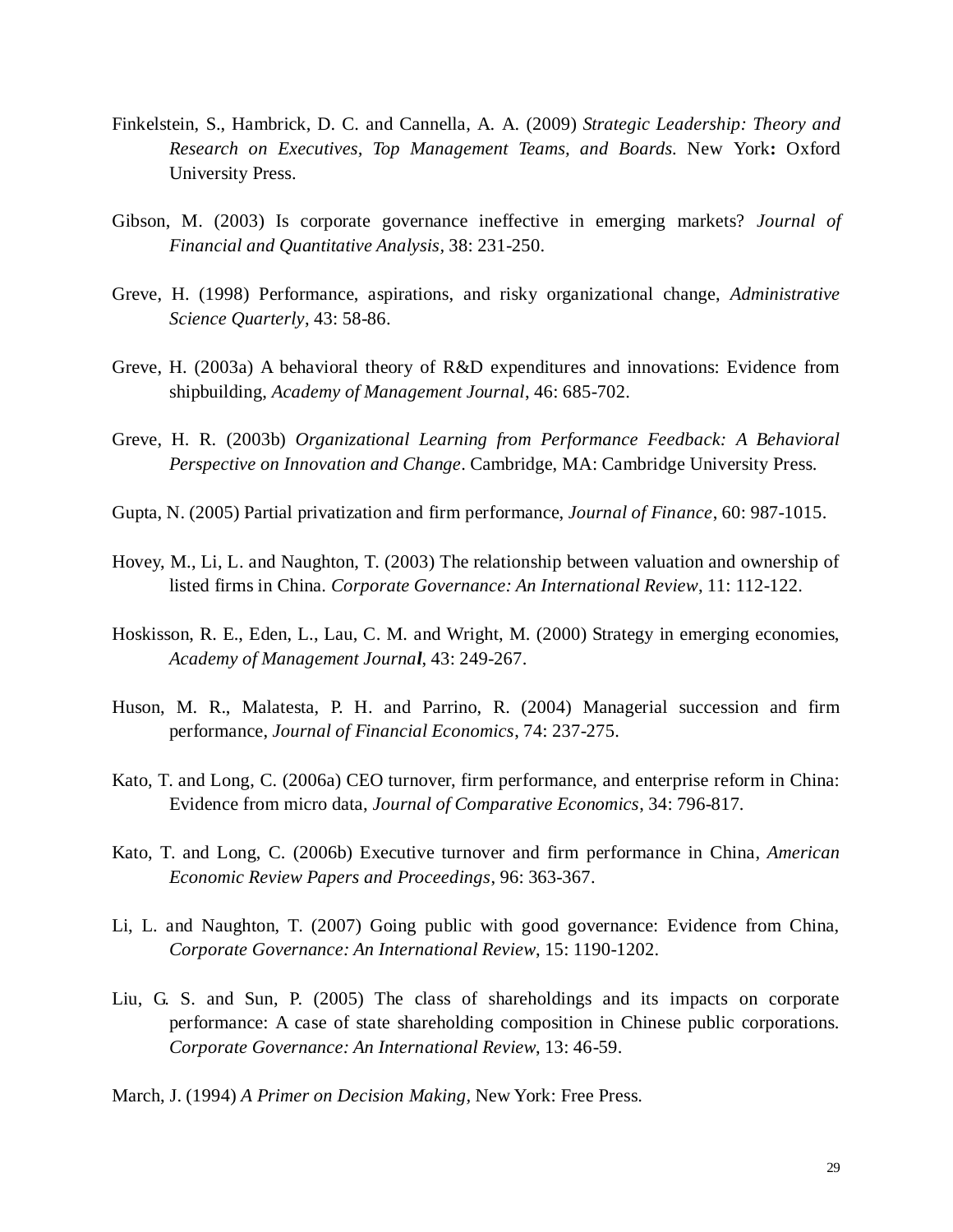March, J. and Simon, H. (1958) *Organizations*, Cambridge, MA: Blackwell.

- Megginson, W. and Netter, J. N. (2001) From state to market: a survey of empirical studies on privatization, *Journal of Economic Literature,* 39: 321-389.
- Morck, R., Yueng, B. and Yu, W. (2000) The information content of stock market: why do emerging markets have synchronous stock price movement? *Journal of Financial Economics*, 58: 215-220.
- Shen, W. and Cannella, A. A. (2002) Power dynamics within top management and their impacts on CEO dismissal followed by inside succession, *Academy of Management Journal,* 45: 1195-1206.
- Shen, W. and Cannella, A. A. (2003) Will succession planning increase shareholder wealth? Evidence from investor reactions to relay CEO successions, *Strategic Management Journal*, 24: 191-198.
- Shleifer, A. and Vishny, R. (1997) A survey of corporate governance, *Journal of Finance*, 52: 737-777.
- Sun, Q. and Tong, W. H. S. (2003) China share issue privatization: the extent of its success, *Journal of Financial Economics*, 70: 183-222.
- Tenev, S. and Zhang, C. (2002) *Corporate governance and enterprise reform in China: building the institution of modern market*, Washington: World Bank and International Finance Corporation.
- Wei, Z., Xie, F. and Zhang, S. (2005) Ownership structure and firm value in China's privatized firms: 1991-2001, *Journal of Financial and Quantitative Analysis,* 40: 87-108.
- Weisbach, M. (1988) Outside directors and CEO turnover, *Journal of Financial Economics*, 20: 431-460.
- Yermak, D. (1996). Higher market valuation for firms with a small board of directors. *Journal of Financial Economics*, 40: 185-211.
- Zhang, W-G. (2004) *Shareholding structure, related party transaction and corporate governance: An in-depth analysis of the issues in China,* working paper, China Securities Regulatory Commission, Beijing.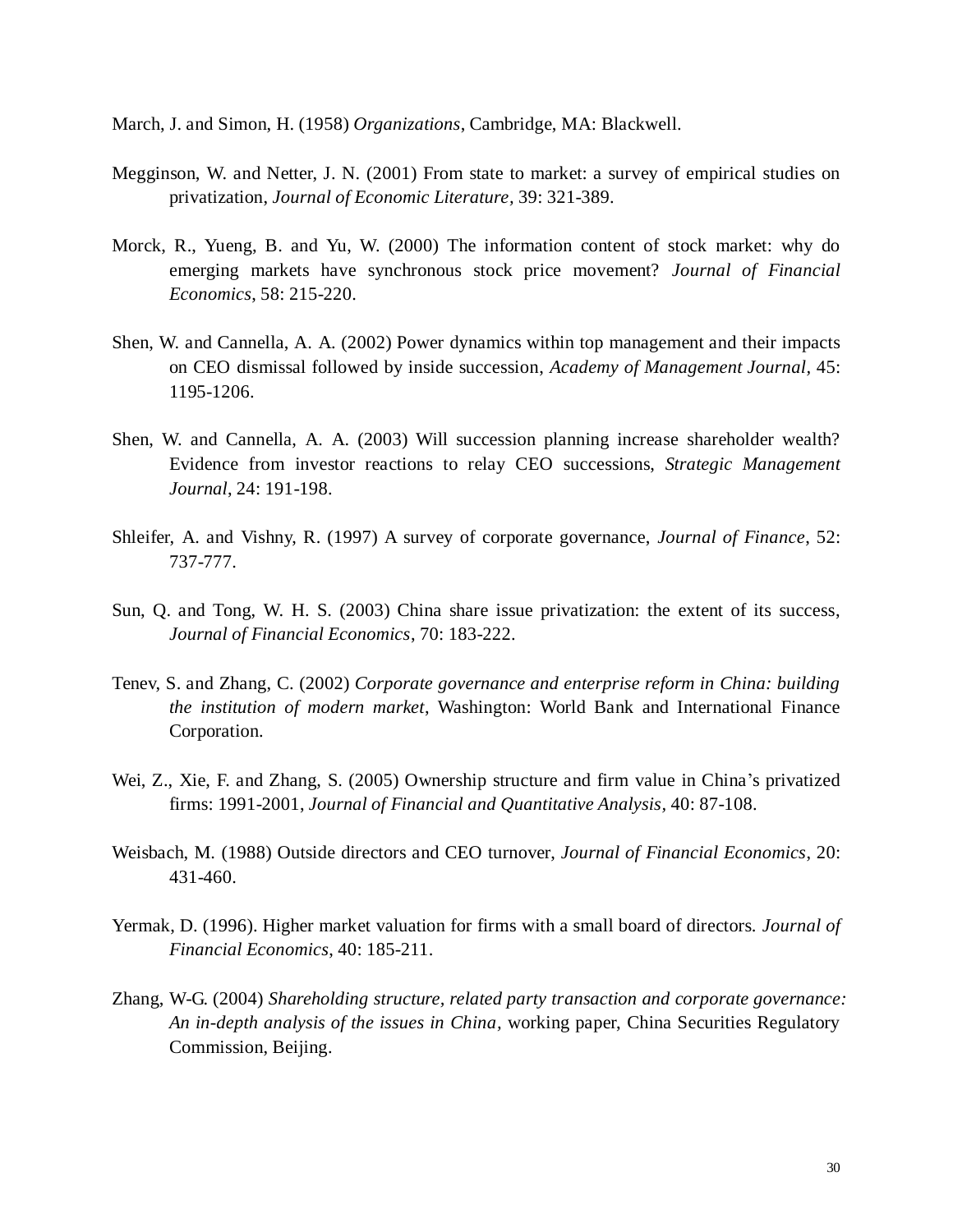| Variables               | No. of obs. | Mean  | Median           | Standard  |
|-------------------------|-------------|-------|------------------|-----------|
|                         |             |       |                  | Deviation |
| Turnover                | 4302        | 0.26  | $\overline{0}$   | 0.42      |
| <b>ROA</b>              | 4279        | 0.02  | 0.04             | 0.12      |
| <b>EPS</b>              | 4285        | 0.14  |                  | 0.40      |
| State ownership         | 4278        | 0.32  | 0.32             | 0.27      |
| Legal entity ownership  | 4278        | 0.27  | 0.20             | 0.26      |
| Public ownership        | 4258        | 0.35  | 0.34             | 0.13      |
| <b>B</b> -share         | 4286        | 0.08  | $\boldsymbol{0}$ | 0.27      |
| Duality                 | 4278        | 0.19  | $\boldsymbol{0}$ | 0.39      |
| Tenure                  | 4286        | 2.72  | $\overline{2}$   | 1.90      |
| Age                     | 3047        | 47.64 | 47               | 7.41      |
| Board size              | 4264        | 9.63  | 9                | 2.52      |
| Outside directors       | 4271        | 0.82  | $\theta$         | 1.18      |
| Board meeting frequency | 4318        | 6.38  | 6                | 3.18      |
| Firm size               | 4286        | 20.92 | 20.85            | 0.87      |

# **TABLE 1 Summary Statistics of Key Variables**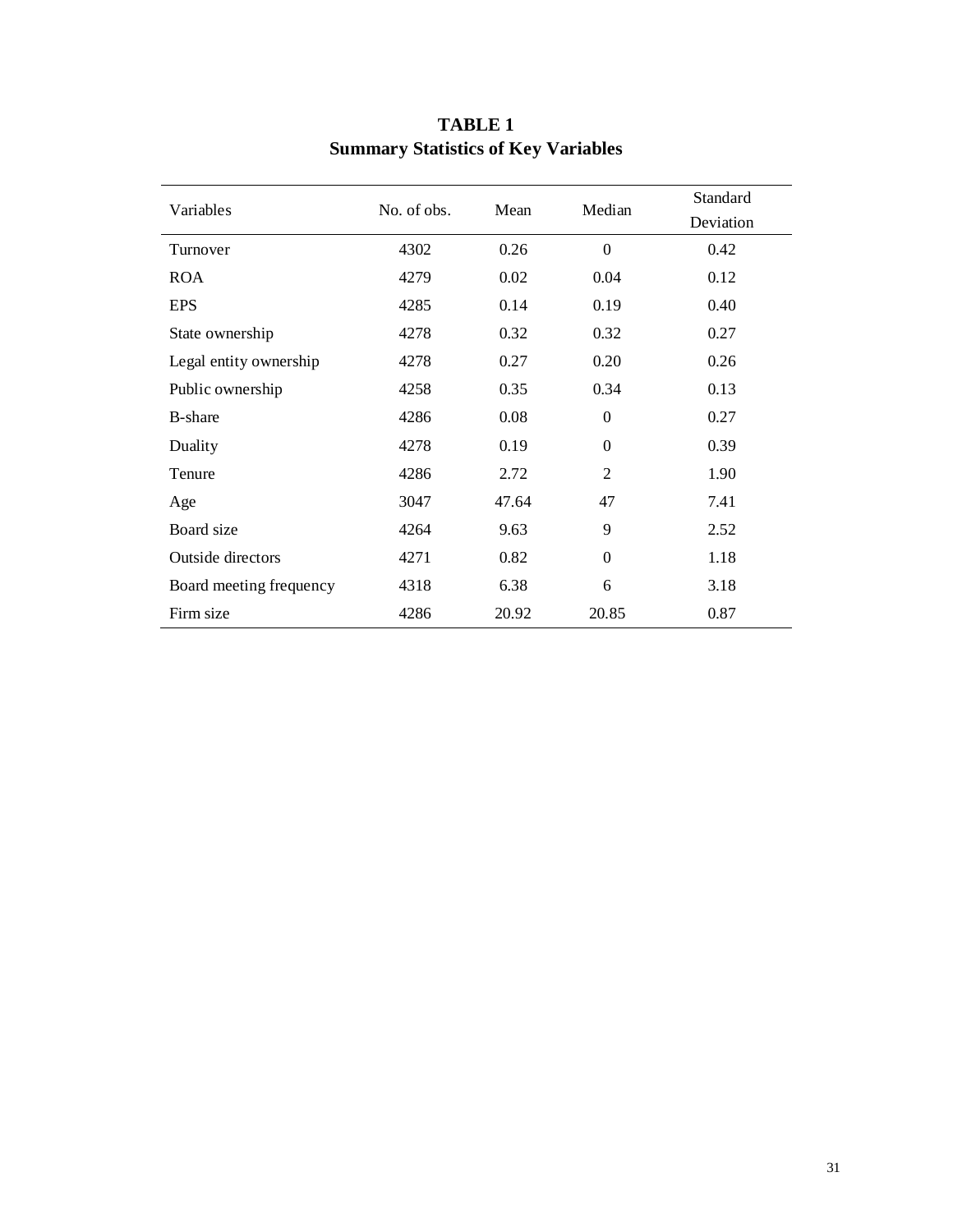|                         | Model 1     |                  | Model 2     |              | Model 3     |                   |
|-------------------------|-------------|------------------|-------------|--------------|-------------|-------------------|
|                         | Coefficient | z-statistics     | Coefficient | z-statistics | Coefficient | z-statistics      |
| Firm profitability      | $-3.46$     | $-4.58***$       | $-0.87$     | $-0.34$      | $-2.27$     | $-2.91**$         |
| State ownership         | $-0.44$     | $-2.41*$         | $-0.04$     | $-0.16$      | $-0.93$     | $-3.46***$        |
| Public ownership        | 0.71        | $1.65^{\dagger}$ | 1.97        | $3.15**$     | $-0.64$     | $-1.03$           |
| <b>B</b> -share         | 0.52        | $2.48*$          | 0.02        | 0.04         | 0.63        | $2.17*$           |
| Duality                 | $-1.03$     | $-7.39***$       | $-1.20$     | $-5.62***$   | $-0.91$     | $-5.01***$        |
| Tenure                  | $-0.00$     | $-0.07$          | 0.05        | 1.25         | $-0.03$     | $-1.04$           |
| Age                     | 0.03        | 4.48***          | 0.04        | $3.87***$    | 0.03        | $2.77**$          |
| Board size              | $-0.00$     | $-0.07$          | $-0.01$     | $-0.51$      | 0.01        | 0.35              |
| Outside director        | 0.09        | 1.34             | 0.04        | 0.38         | 0.17        | $1.68^{\dagger}$  |
| Board meeting frequency | 0.21        | 9.91***          | 0.21        | 7.97***      | 0.22        | $6.54***$         |
| Firm size               | $-0.17$     | $-2.59**$        | $-0.22$     | $-2.19*$     | $-0.18$     | $-1.92^{\dagger}$ |
| Constant                | $-0.56$     | $-0.39$          | $-1.00$     | $-0.48$      | 0.25        | 0.12              |
| Number of turnover      | 1130        |                  | 398         |              | 732         |                   |
| Number of observation   | 3005        |                  | 1511        |              | 1494        |                   |
| Pseudo R-squared        | 0.13        |                  | 0.13        |              | 0.15        |                   |

**TABLE 2 Logit Regression Analysis of Top Management Turnover in China** Panel A: Profitability measured by ROA

## Panel B: Profitability measured by EPS

|                         | Model 1     |                  | Model 2     |              | Model 3     |              |  |
|-------------------------|-------------|------------------|-------------|--------------|-------------|--------------|--|
|                         | Coefficient | z-statistics     | Coefficient | z-statistics | Coefficient | z-statistics |  |
| Firm profitability      | $-0.88$     | $-4.19***$       | $-0.53$     | $-1.19$      | $-0.52$     | $-2.37*$     |  |
| State ownership         | $-0.44$     | $-2.44*$         | $-0.08$     | $-0.29$      | $-1.02$     | $-3.86***$   |  |
| Public ownership        | 0.79        | $1.83^{\dagger}$ | 2.09        | $3.40***$    | $-0.46$     | $-0.75$      |  |
| <b>B</b> -share         | 0.54        | $2.55*$          | 0.07        | 0.20         | 0.78        | $2.73**$     |  |
| Duality                 | $-1.02$     | $-7.31***$       | $-1.10$     | $-5.29***$   | $-0.94$     | $-4.97***$   |  |
| Tenure                  | $-0.01$     | $-0.37$          | 0.02        | 0.62         | $-0.02$     | $-0.71$      |  |
| Age                     | 0.03        | $4.46***$        | 0.03        | $2.85**$     | 0.03        | $3.10**$     |  |
| Board size              | $-0.01$     | $-0.05$          | $-0.01$     | $-0.54$      | 0.01        | 0.27         |  |
| Outside director        | 0.09        | 1.40             | 0.05        | 0.51         | 0.21        | $2.14*$      |  |
| Board meeting frequency | 0.21        | 9.94 ***         | 0.23        | $8.72***$    | 0.20        | $6.23***$    |  |
| Firm size               | $-0.15$     | $-2.11*$         | 0.01        | 0.12         | $-0.24$     | $-2.64**$    |  |
| Constant                | $-1.09$     | $-0.75$          | $-5.45$     | $-2.52*$     | 1.88        | 0.90         |  |
| Number of turnover      | 1130        |                  | 387         |              | 743         |              |  |
| Number of observation   |             | 3013             |             | 1533         |             | 1480         |  |
| Pseudo R-squared        | 0.13        |                  | 0.12        |              | 0.15        |              |  |

Notes: In both panels, Model1 reports results using the full sample, Model 2 reports results using the sub-sample in which firm profitability is above the industry median, and Model 3 reports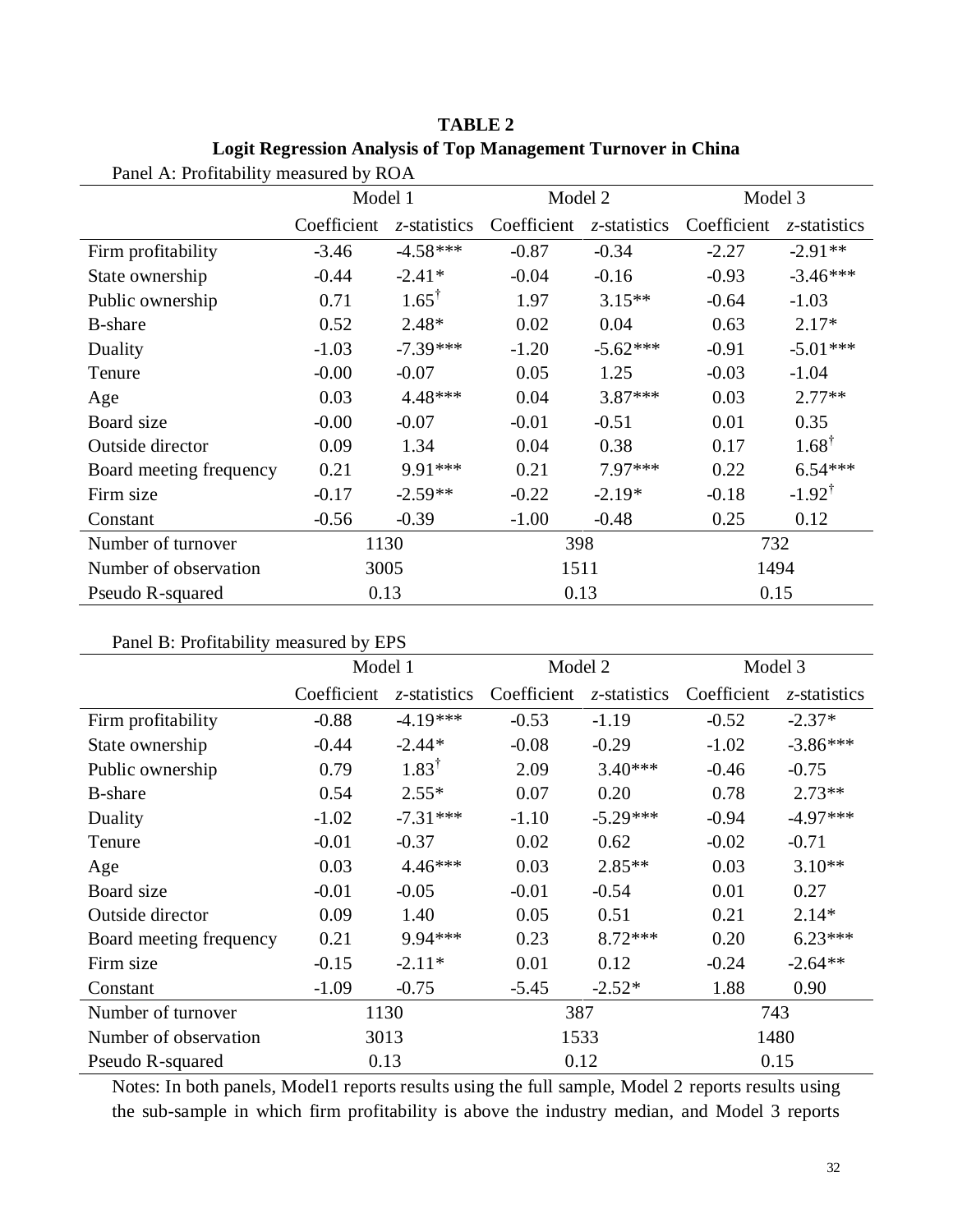results using the sub-sample in which firm profitability is below the industry median. The *z*-statistics are calculated using robust standard errors (clustered by firm) that account for potential heteroskedasticity and time series autocorrelation within each firm.  $\dagger$  p<.10; \* p<.05; \*\* p<.01; \*\*\* p<.001.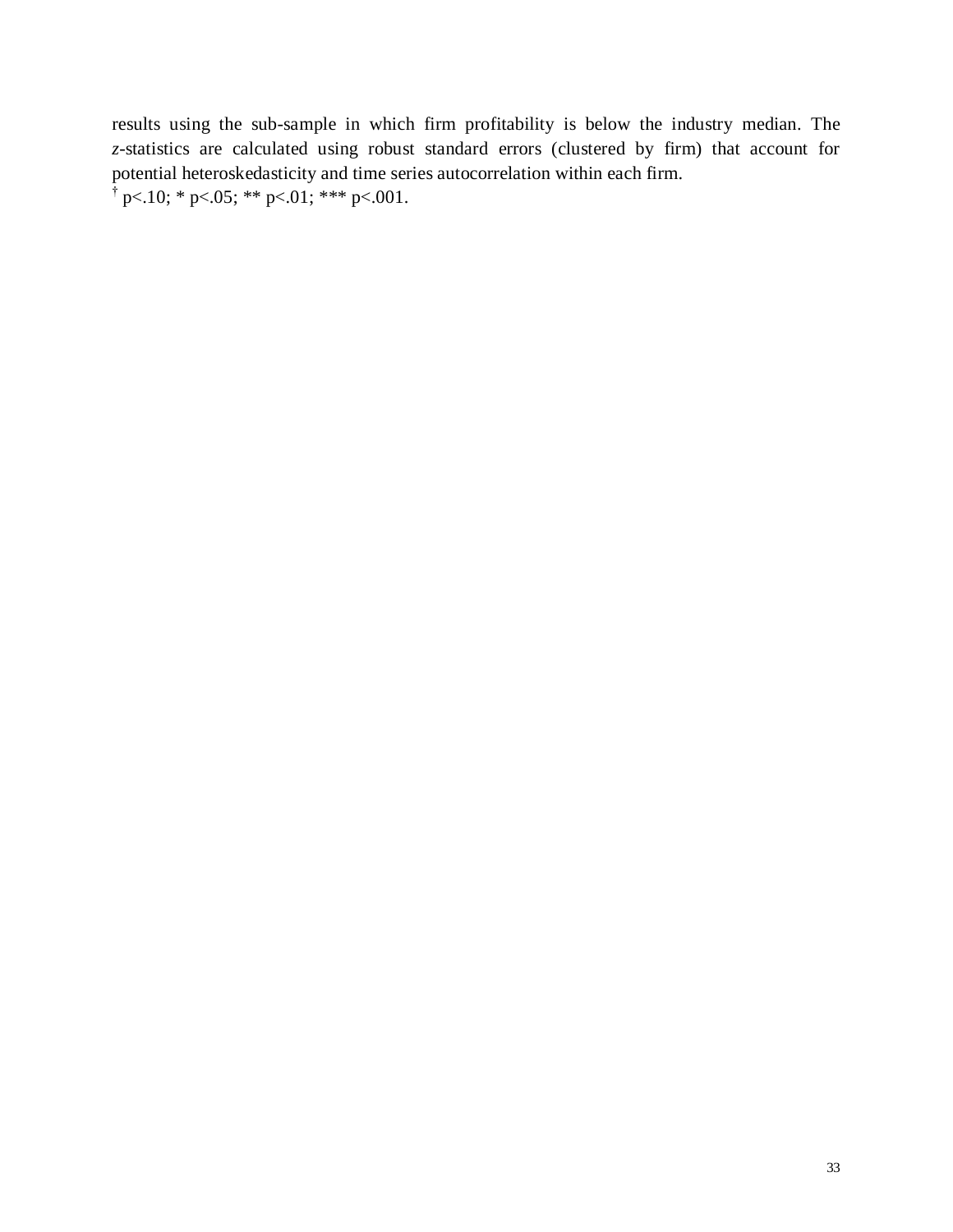# **TABLE 3 OLS Regression Analysis of Change in Firm Profitability following Top Management Turnover**

| 1.41                                             |             |                      |             |                      |
|--------------------------------------------------|-------------|----------------------|-------------|----------------------|
|                                                  | Model 1     |                      | Model 2     |                      |
| Variables                                        | Coefficient | <i>t</i> -statistics | Coefficient | <i>t</i> -statistics |
| Turnover under performance below industry median | 0.01        | $2.21*$              |             |                      |
| When state is the largest shareholder            |             |                      | 0.00        | 0.05                 |
| When state is not the largest shareholder        |             |                      | 0.02        | $2.42*$              |
| Turnover under performance above industry median | $-0.02$     | $-3.58***$           |             |                      |
| When state is the largest shareholder            |             |                      | $-0.01$     | $-2.04*$             |
| When state is not the largest shareholder        |             |                      | $-0.02$     | $-3.53***$           |
| Change in industry profitability                 | 1.00        | $4.01***$            | 1.00        | $3.94***$            |
| State ownership                                  | 0.00        | 0.52                 | 0.00        | 0.64                 |
| Public ownership                                 | $-0.04$     | $-2.14*$             | $-0.04$     | $-2.10*$             |
| <b>B</b> -share                                  | $-0.00$     | $-0.25$              | $-0.00$     | $-0.16$              |
| Duality                                          | $-0.00$     | $-0.09$              | $-0.00$     | $-0.09$              |
| Board size                                       | 0.00        | 0.28                 | $-0.00$     | $-0.27$              |
| Outside director                                 | 0.00        | 0.09                 | 0.00        | 0.06                 |
| Board meeting frequency                          | 0.00        | 0.40                 | 0.00        | 0.43                 |
| Firm size                                        | $-0.00$     | $-0.23$              | $-0.00$     | $-0.21$              |
| Constant                                         | 0.02        | 0.41                 | 0.02        | 0.42                 |
| No. of observations                              | 3845        |                      | 3845        |                      |
| R-squared                                        | 0.11        |                      | 0.11        |                      |

Panel A: Change in ROA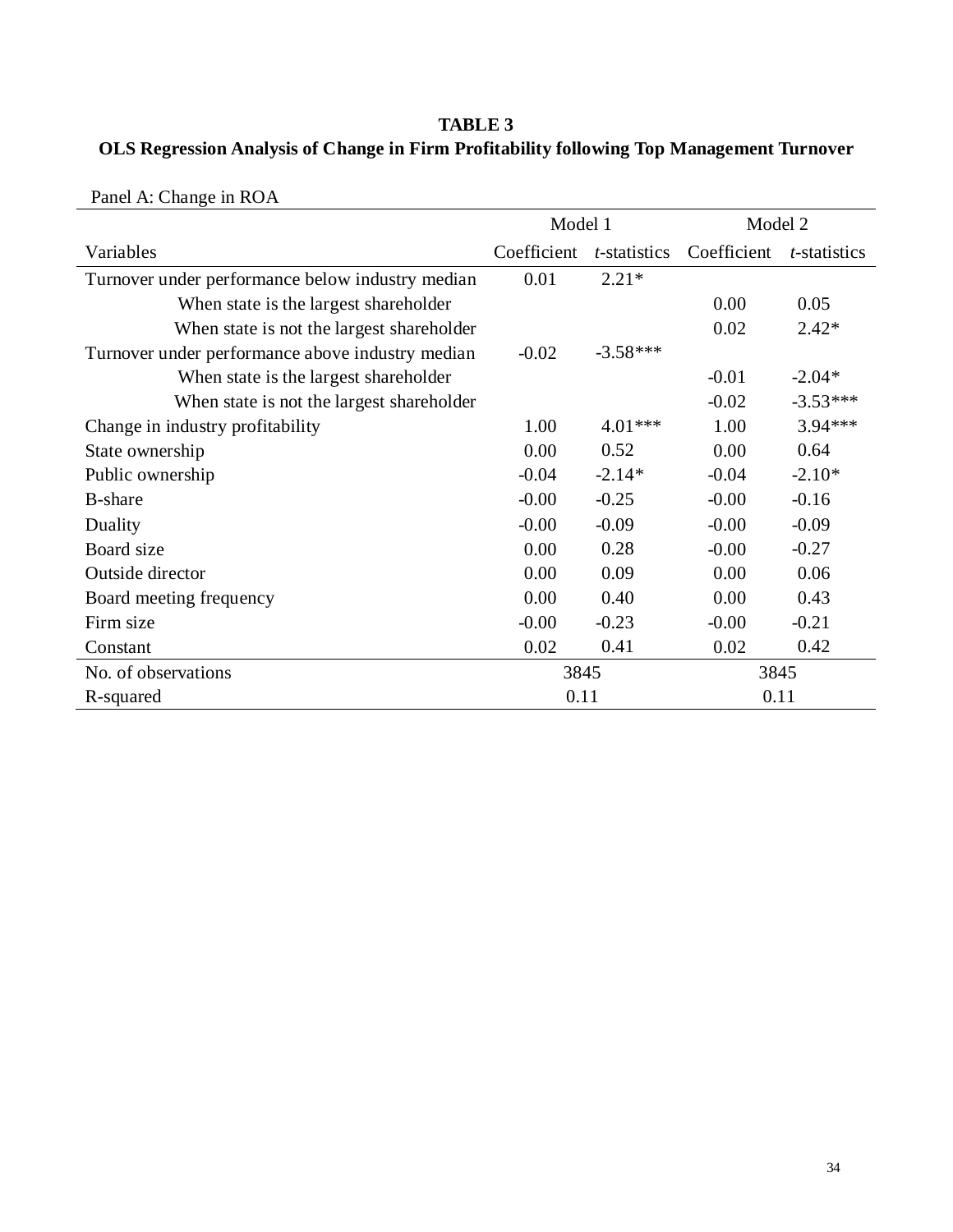| тарыз э<br><b>Continued</b> |  |  |                   |  |  |
|-----------------------------|--|--|-------------------|--|--|
|                             |  |  | Model 1           |  |  |
|                             |  |  | Coefficient $t-s$ |  |  |
|                             |  |  | .                 |  |  |

# **TABLE 3**

|                                                  | Model 1     |                      | Model 2     |                      |
|--------------------------------------------------|-------------|----------------------|-------------|----------------------|
| Variables                                        | Coefficient | <i>t</i> -statistics | Coefficient | <i>t</i> -statistics |
| Turnover under performance below industry median | 0.06        | $2.77**$             |             |                      |
| When state is the largest shareholder            |             |                      | 0.04        | 0.82                 |
| When state is not the largest shareholder        |             |                      | 0.07        | $2.72**$             |
| Turnover under performance above industry median | $-0.03$     | $-2.16*$             |             |                      |
| When state is the largest shareholder            |             |                      | $-0.02$     | 0.52                 |
| When state is not the largest shareholder        |             |                      | $-0.03$     | $-1.83^{\dagger}$    |
| Change in industry profitability                 | 1.00        | $3.71***$            | 1.00        | $3.69***$            |
| State ownership                                  | $-0.01$     | $-0.29$              | $-0.01$     | $-0.23$              |
| Public ownership                                 | $-0.14$     | $-2.25*$             | $-0.14$     | $-2.24*$             |
| <b>B</b> -share                                  | $-0.02$     | $-0.43$              | $-0.02$     | $-0.40$              |
| Duality                                          | 0.02        | 1.01                 | 0.02        | 1.03                 |
| Board size                                       | 0.00        | 0.46                 | 0.00        | 0.48                 |
| Outside director                                 | $-0.01$     | $-0.49$              | $-0.01$     | $-0.50$              |
| Board meeting frequency                          | $-0.00$     | $-0.87$              | $-0.00$     | $-0.83$              |
| Firm size                                        | 0.00        | 0.13                 | 0.00        | 0.13                 |
| Constant                                         | $-0.06$     | $-0.26$              | $-0.07$     | $-0.27$              |
| No. of observations                              | 3859        |                      | 3859        |                      |
| R-squared                                        | 0.14        |                      | 0.14        |                      |

Notes: The *t*-statistics are estimated using robust standard errors (clustered by firm) that account for potential heteroskedasticity and time series autocorrelation within each firm.

 $\textsuperscript{\dagger}$  p<.10; \* p<.05; \*\* p<.01; \*\*\* p<.001.

Panel B: Change in EPS